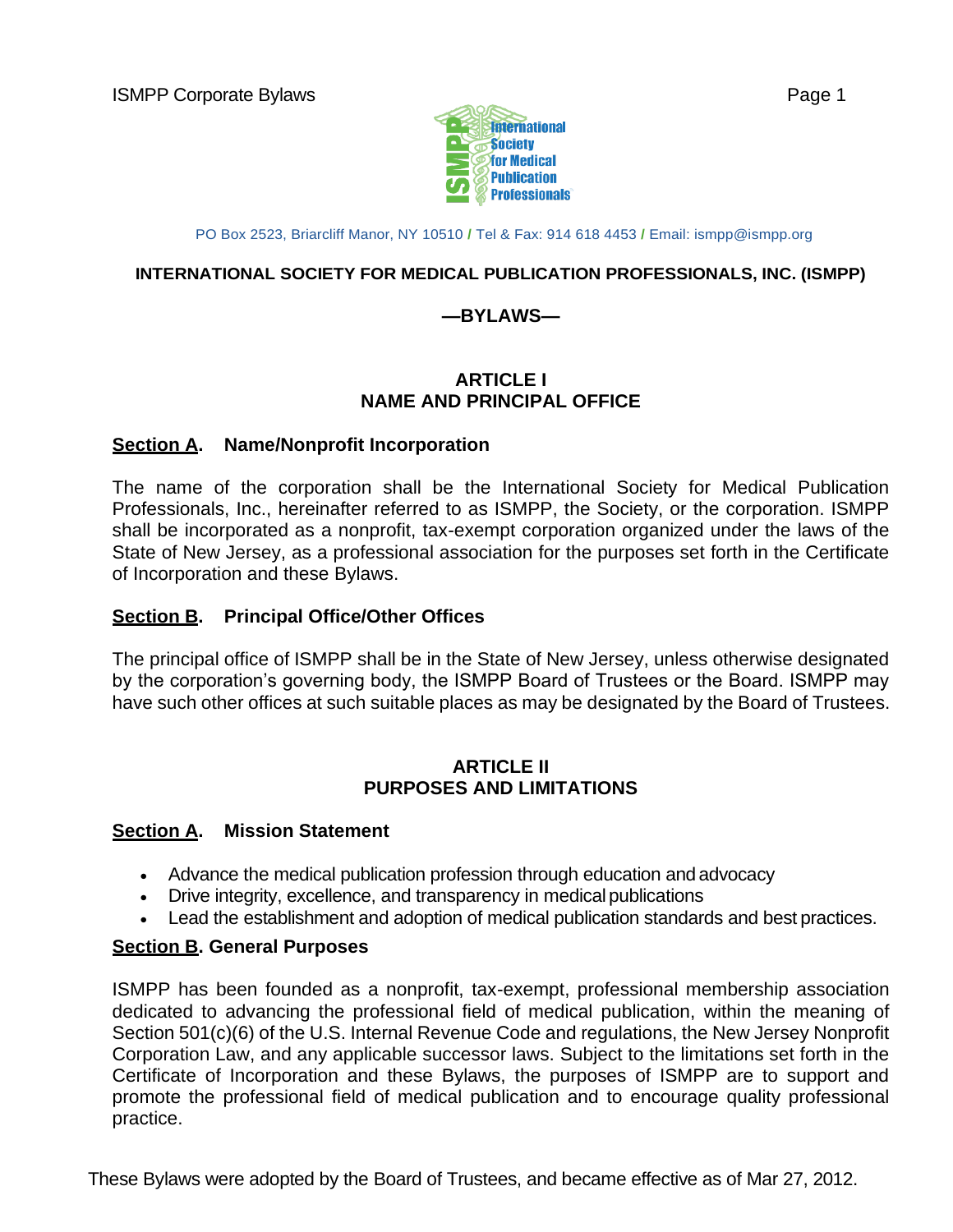Consistent with the ISMPP Certificate of Incorporation and these Bylaws, ISMPP shall be operated:

- 1. To promote excellence in the professional field of medical publication development and planning practices.
- 2. To support medical publication professionals through educational activities, professional conferences, written publications, and other means.
- 3. To identify, develop, foster, and maintain professional practice standards.
- 4. To establish professional knowledge credentialing programs, and to facilitate the continuing education of publication professionals.
- 5. To foster professional advancement in quality publication planning andexecution.
- 6. To provide a recognized forum for the free exchange of ideas related to the medical publication field.
- 7. To facilitate the advancement and awareness of best practices in publication development and planning.
- 8. To support and foster cooperation among publication professionals within relevant professions and industries, including research and educational groups, the pharmaceutical industry, medical publishers, medical communications companies, and regulatory agencies.
- 9. To foster consensus for policies related to publication planning;and,
- 10. To support the career growth, training, and recognition of individuals involved in publication development and planning.

#### 11.

#### **Section D. Limitations**

The purposes of ISMPP shall be limited as follows:

- 1. Unless authorized by applicable law, no part of the net earnings of ISMPP shall inure to the benefit of, or be distributed to, the Board of Trustees or Officers or other private persons, except that ISMPP shall be authorized to pay reasonable compensation for services rendered and to make payments and distributions in furtherance of, and consistent with, the purposes set forth in these Bylaws and applicable corporation policies.
- 2. ISMPP shall not engage in any activities relating to election campaigns for candidates seeking political office, nor shall any Trustee, Officer, agent, representative, or employee engage in such activities on behalf of the corporation.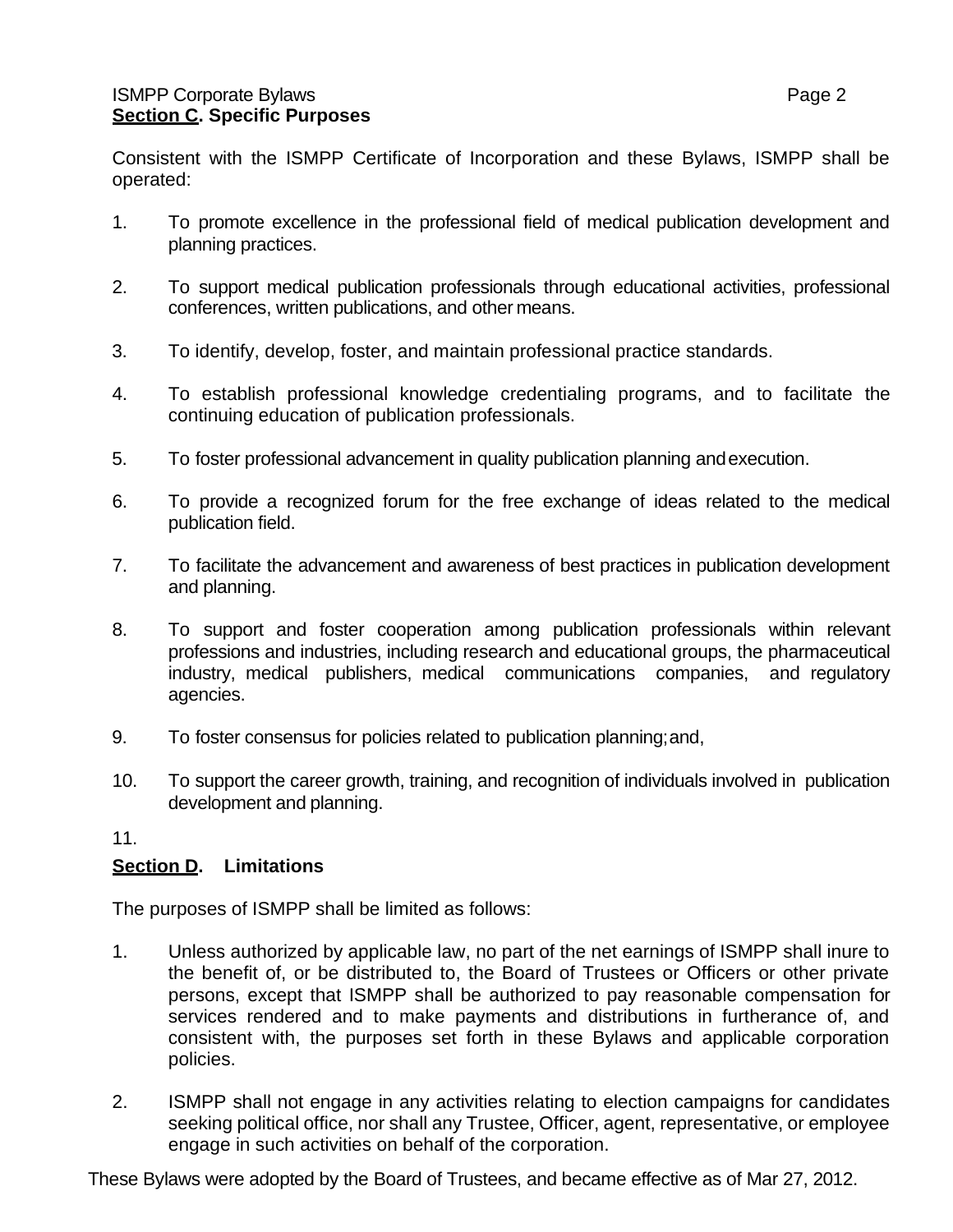The Board of Trustees shall have the authority, responsibility, and accountability to develop, establish, approve, and enforce policies and procedures necessary to implement the goals and requirements of this Article.

#### **ARTICLE III MEMBERSHIP**

# **Section A. Membership**

Membership shall be open to any person interested in the declared purposes of ISMPP, consistent with the requirements and member qualifications of these Bylaws and applicable corporate policies established by the Board of Trustees. Qualified persons seeking membership will be accepted as members of ISMPP upon the submission, receipt, processing, and acceptance of the required application materials, dues, fees, and assessments.

## **Section B. Classes and Categories of Members**

ISMPP shall establish and maintain the following classes and qualifications of membership subject to the policies, rules, and requirements set forth in these Bylaws and as established by the Board of Trustees:

- 1. Member. An individual who: is interested in the professional field of medical publication; supports the objectives of the corporation; and, is willing to contribute to the achievement of the Society's objectives. Members shall have voting privileges, and are eligible to hold elected and appointed corporate positions.
- 2. Charter Member**.** An individual who: is interested in the professional field of medical publication; supports the objectives of the corporation; is willing to contribute to the achievement of the Society's objectives; and, joined the corporation within the first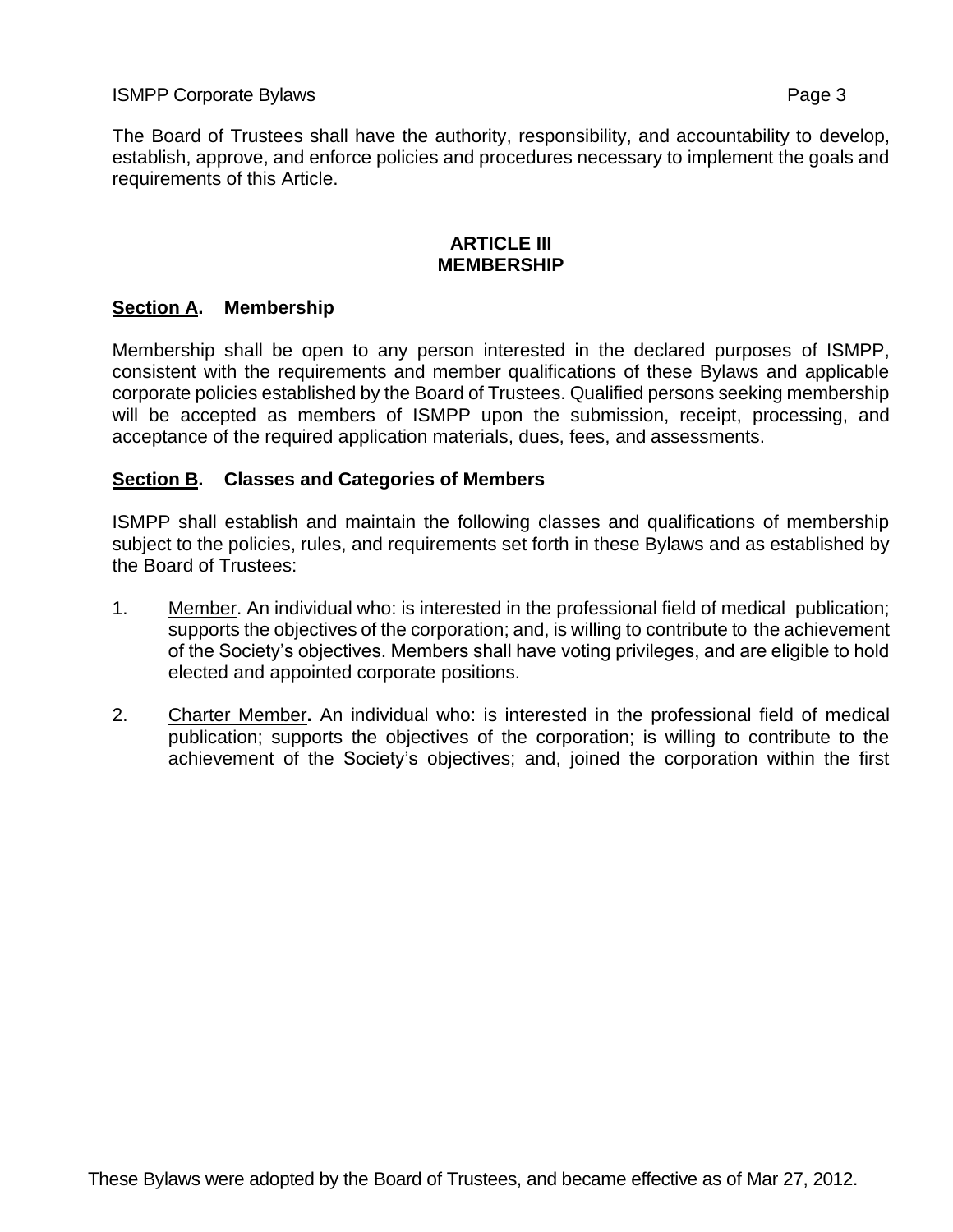membership year, ending December 31, 2006. Charter Members shall have voting privileges, and are eligible to hold elected and appointed corporate positions.

3. Founding Member. The following individuals, who served on the ISMPP Steering Committee which established the Society, shall be eligible for the membership category Founding Member:

| Timothy D. Bacon       | Stan Heimberger       |
|------------------------|-----------------------|
| Ross A. Baker          | <b>Robert Norris</b>  |
| Carolyn S. Clark       | Gene P. Snyder        |
| Joanne Conaty          | <b>Gary McQuarrie</b> |
| <b>Elizabeth Faust</b> | Laurence J. Hirsch    |
| <b>Elizabeth Field</b> | Richard F. Lamb       |

Founding Members shall have voting privileges, and are eligible to hold elected and appointed corporate positions.

4. Associate Member. An individual who: is interested in supporting the mission and purposes of the Society; and, is qualified for limited ISMPP membership. Associate Members shall not have voting privileges and are not eligible for elected or appointed corporate positions. The Board of Trustees shall establish specific qualifications for Associate Member status, and may authorize limited privileged for such members.

The Board of Trustees may, in the interests of the corporation, establish other classes of membership and related qualifications.

#### **Section C. Membership Expiration, Resignation, Suspension, Expulsion, Termination or Transfer**

- 1. Expiration. ISMPP shall issue annual membership to qualified individuals for the period of January 1 through December 31 of the calendar year. Following notice by invoice, membership shall expire on each December 31<sup>st</sup>, unless membership is renewed in a manner consistent with corporate policies and by the payment of all applicable dues, fees, and other assessments, on or before the next January 31<sup>st</sup>.
- 2. Resignation. Any member may submit a written resignation to the President-Chief Operating Officer, Chair, Secretary, or other designated Officer or representative. Such a resignation shall become effective upon receipt, consistent with applicable policies, except that a resignation may not prevent the Society from completing any ethics, disciplinary, or similar proceeding, or from seeking payment for charges incurred, services or benefits actually rendered, dues, fees, or other assessments. All paid membership dues are forfeited upon resignation.
- 3. Suspension, Expulsion, or Termination. Pursuant to a fair process, and with reasonable cause, ISMPP may suspend, expel, or terminate the membership of any member. This process shall include: at least fifteen (15) days prior notice of the proposed suspension, expulsion, or termination, including the reasons therefor; and, an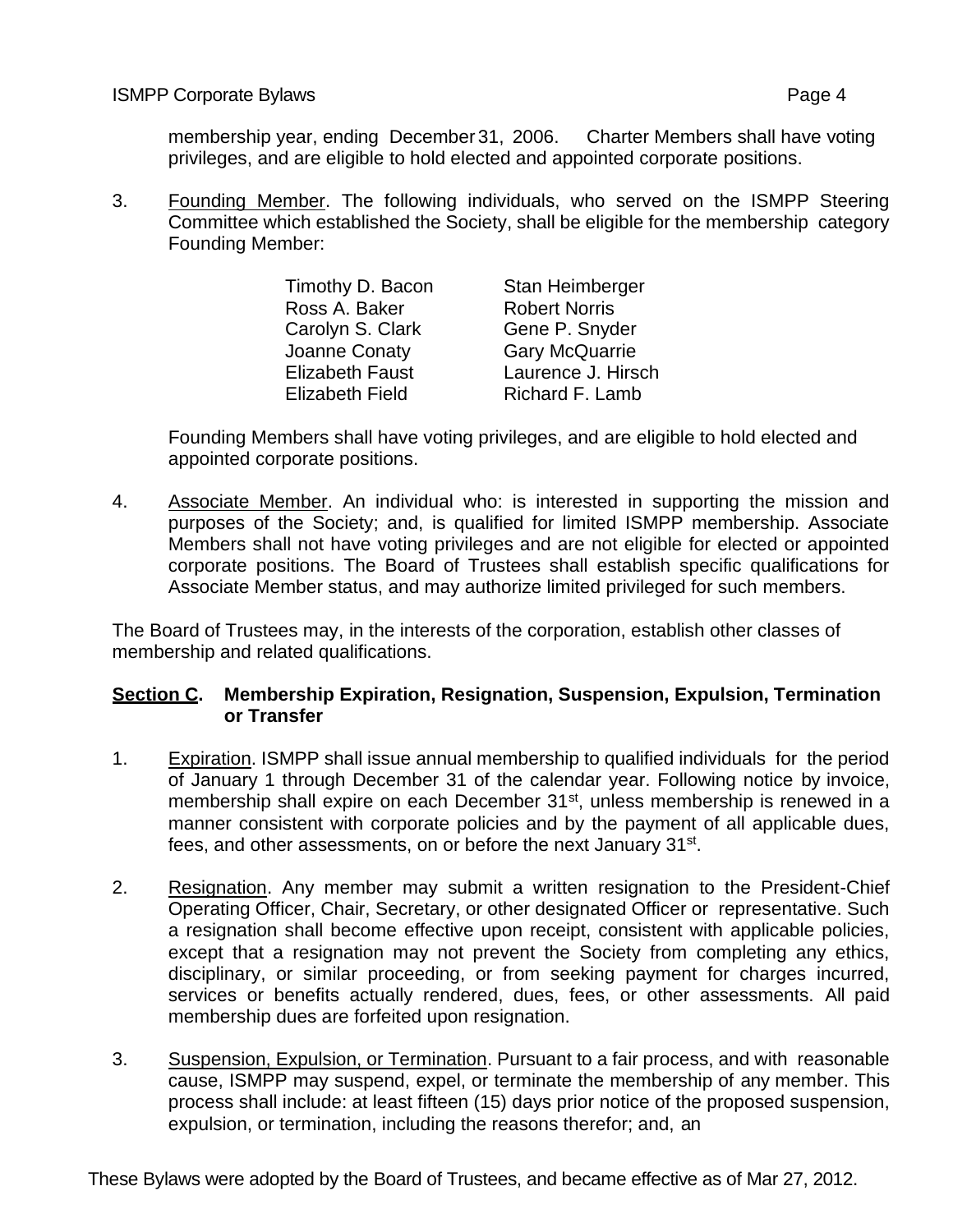opportunity for the member to be heard, orally or in writing, by an impartial person or body authorized to decide whether the proposed expulsion, termination, or suspension will occur. A member who is expelled or suspended, or whose membership is otherwise terminated, shall be liable to the Society for corporation services or benefits actually rendered, and for any charges, dues, fees, or other assessments incurred before the expulsion, suspension, or termination.

4. Transfer. Membership in ISMPP, or any right arising therefrom, is not transferable to any other person, regardless of category or classification.

## **Section D. Member Dues, Fees, and Assessments**

- 1. General. ISMPP shall assess yearly membership dues, fees, and other assessments (fees) from each member of the corporation. All such fees will be payable in advance of each year of membership, in amounts determined by the Board of Trustees. All initial fees are due upon application for membership to ISMPP and will be prorated by calendar year quarter to December 31<sup>st</sup>.
- 2. Non-Payment of Dues. A member who has not paid all applicable fees shall be in default and not in good standing, and shall not be entitled to exercise any rights or privileges of membership until all such current yearly fees are paid in full. Members who pay all fees in arrears within thirty (30) days of notice of the default shall not lose any membership seniority or similar status. Non-payment of applicable fees in arrears will cause membership to expire or be terminated.
- 3. Board Authority/Dues, Fees, and Assessment Reduction and Waiver. The Board of Trustees shall have the sole authority and responsibility to develop, establish, and enforce policies to determine, modify, and, in special circumstances, reduce or waive fees for special and particular reasons, including, but not limited to, financial hardship and other appropriate considerations.

#### **Section E. Member Ethical Standards and Procedures**

The Board of Trustees has adopted and published the ISMPP Code of Ethics, which applies to all classes of membership. The Code of Ethics identifies appropriate ethical guidelines related to the activities and professional behavior of all Society members. Violations of the Code of Ethics may affect the member's good standing in the Society.

#### **ARTICLE IV MEMBERSHIP MEETINGS**

## **Section A. Annual Business Meeting**

ISMPP shall conduct an Annual Business Meeting of the membership (Annual Membership Meeting) each year on a date and at a place to be established by the Board of Trustees. At each Annual Membership Meeting, the Board of Trustees shall announce the date and location for the next Annual Membership Meeting. The Board may also call other membership meetings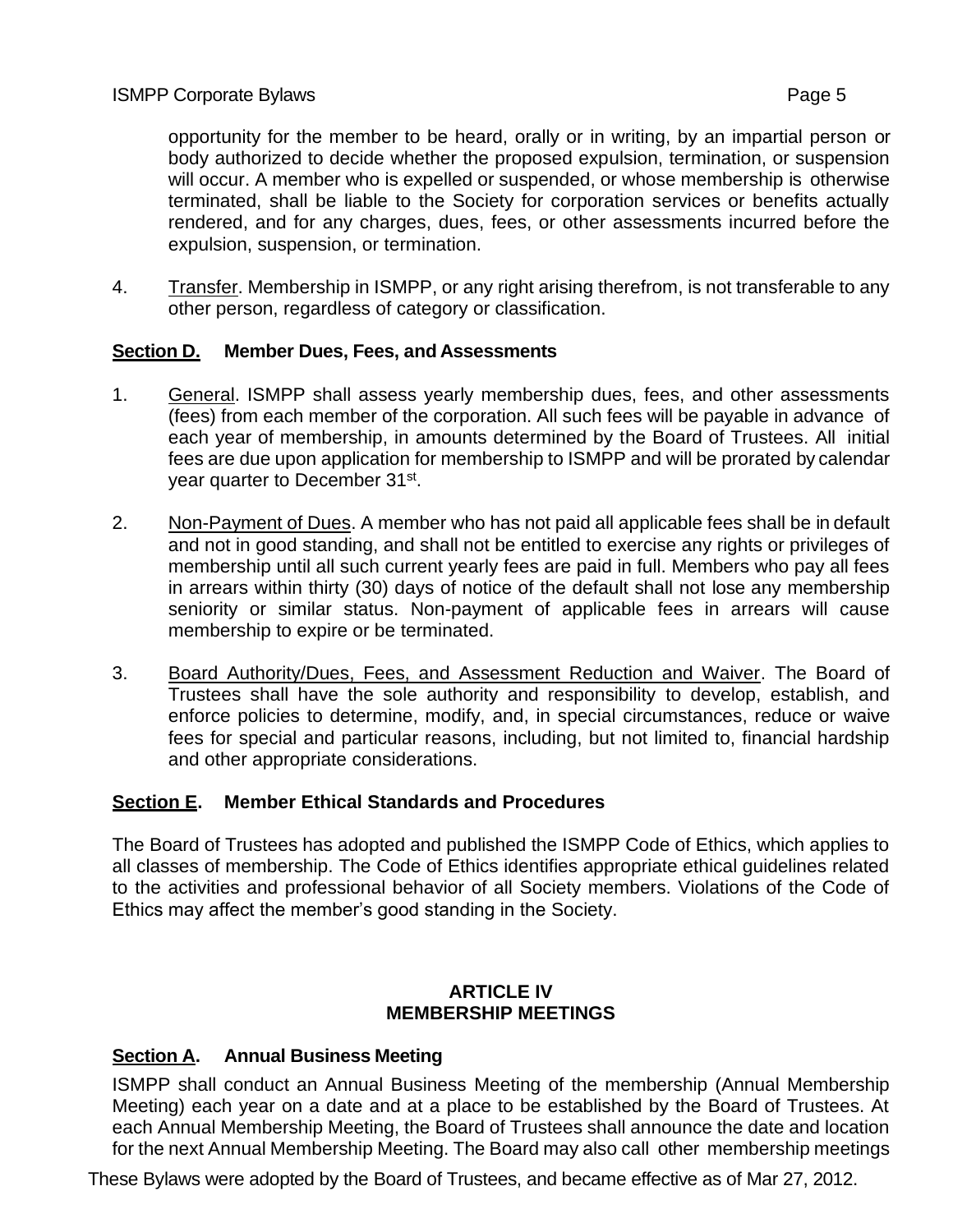as deemed necessary. Among other corporate functions, the Annual Membership Meeting shall be conducted to:

- 1. Install the Officers and Trustees of ISMPP;
- 2. Act upon recommendations proposed by the Board of Trustees;
- 3. Act upon proposed amendments to the Bylaws; and,
- 4. Act upon such other business as may be properly brought before the members.

## **Section B. Special Meetings**

Special meetings of members may be called for any lawful purpose by the Board of Trustees or any Officer of the corporation. In addition, upon petition, the membership of ISMPP may call and conduct special membership meetings under the following conditions:

- 1. The Member sponsor(s) of the meeting shall present to the Secretary a petition signed by ten percent (10%) or more of the current voting members in good standing, requesting that a special membership meeting be convened;
- 2. The petition shall state the specific purpose of the meeting and provide a description of the manner in which the meeting will address these purposes and will benefit the Society and the membership at large;
- 3. The Board of Trustees shall set a date and location for the meeting within ninety (90) days of receipt of a valid special meeting petition, and shall provide notice of the meeting to the voting membership within twenty (20) days of receipt of the petition;
- 4. Within thirty (30) days following the conclusion of the meeting, the Member sponsor(s) of the special meeting shall prepare and present to the Board of Trustees a report discussing all activities conducted during the meeting; and,
- 5. The Member sponsor(s) shall agree to satisfy any other requirements established by the Board of Trustees.

#### **Section C. Notice of Member Meetings**

ISMPP shall provide to all members in good standing written notice of each Annual Membership Meeting and other membership meetings. Such notice shall be provided not less than ten (10) and no more than sixty (60) days before the date of the meeting and shall state: the date, time, and place of the meeting; and, a description of the business to be transacted.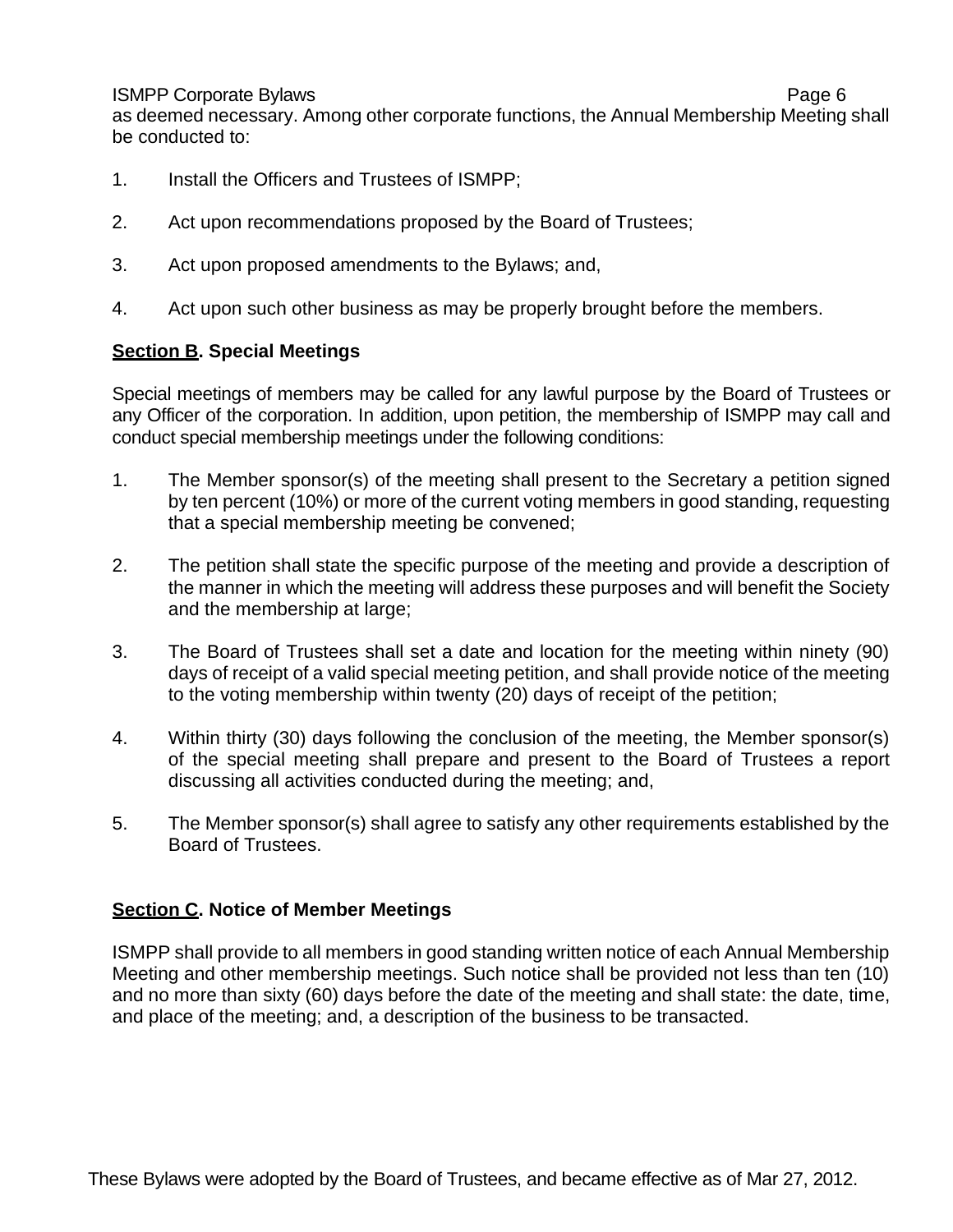No business other than that specified in the notice shall be transacted at a membership meeting. Notice of a membership meeting shall be given to each member either personally or by mail, sent to the address of the member appearing on the books of the Society or given by the member to ISMPP for purpose of notice.

## **Section D. Member Questions**

The Board of Trustees shall provide members with reasonable opportunities to express their views on questions presented to the membership. Upon petition signed by ten percent (10%) or more of the voting membership presented to the Secretary, a question shall be submitted to the quorum of voting members present at the next scheduled Annual Membership Meeting. Except where a larger vote is required by law or by these Bylaws, a question affirmed by a majority of the members present and voting shall be binding upon the Board of Trustees, unless determined to be contrary to applicable law, the Certificate of Incorporation, or these Bylaws.

# **Section E. Quorum Requirements**

Twenty-five percent (25%) of the voting membership shall constitute a quorum at any Annual Membership Meeting for the purpose of voting on all questions, resolutions, and other actions, so long as the Annual Membership Meeting has been properly announced and questions have been submitted in a manner consistent with these Bylaws and applicable law.

# **Section F. Meeting Voting Procedures**

All votes of the membership taken at the Annual Membership Meeting will be conducted by voice vote, standing vote, or secret ballot, if authorized by these Bylaws or resolution of the Board of Trustees. Each voting member is entitled to one vote per question or resolution only. Unless otherwise required by the Certificate of Incorporation, these Bylaws, or applicable law, all actions of the membership shall be carried by a majority vote. Except with respect to mail ballots, voting by proxy shall not be permitted.

## **Section G. Mail Balloting**

With respect to any question or proposed action that the Board of Trustees determines should be submitted to eligible members for a vote without attendance at a meeting, ISMPP shall mail, email, fax, or otherwise deliver a written ballot to each voting member at the last known postal address, e-mail address, or fax number provided to the Society, which shall be deemed to be good and sufficient notice of such vote. Each completed ballot returned to the corporation shall be deemed a limited proxy authorizing and directing ISMPP to vote in the manner indicated on the ballot only. The sale or transfer of a vote is strictly prohibited. Unless otherwise required by these Bylaws or applicable law, all questions, resolutions, and other actions submitted shall be carried by a majority vote of the members voting, provided that the number of votes cast by ballot within the time period specified equals or exceeds the quorum required to be present at a meeting authorizing the action.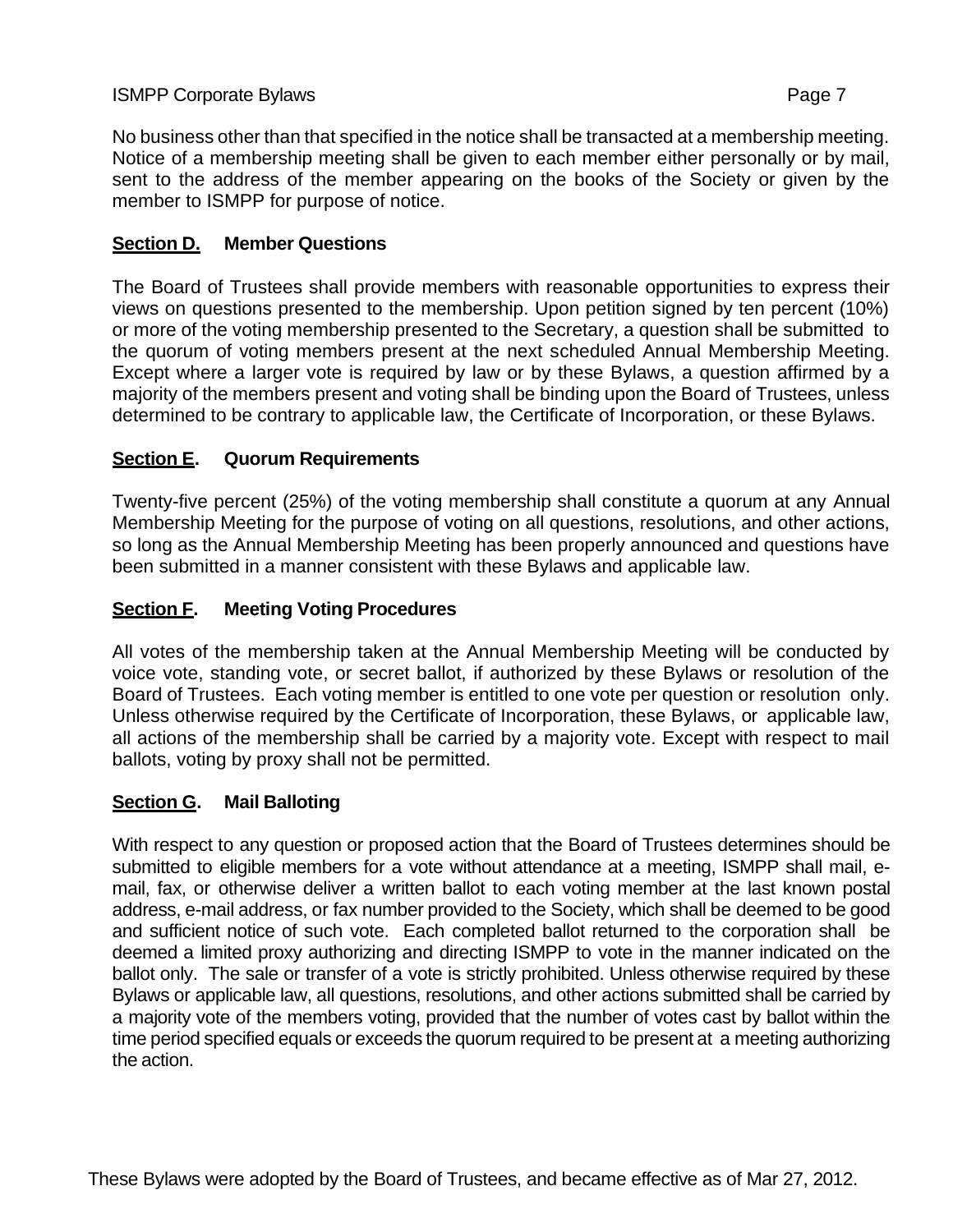## **ARTICLE V BOARD OF TRUSTEES**

## **Section A. Duties and Functions of the Board**

- 1. General Authority. ISMPP shall be governed by the Board of Trustees (Board). It is the duty of the Board to carry out the purposes and objectives of the corporation. The Board shall manage and control the business, property, activities, and other affairs of the corporation. The Board shall: supervise the business affairs; appoint and remunerate agents and employees; disburse funds of the corporation; purchase, lease, sell, transfer, and otherwise convey property; and, establish and adopt such policies, rules, and regulations for the conduct of its business or any other lawful activities deemed necessary to further the purposes of ISMPP, in accordance with the Certificate of Incorporation, these Bylaws in their present or amended form, and any applicable law.
- 2. Specific Authority. The Board of Trustees shall have authority and control over all lawful corporate activities, including, but not limited to, policies and matters related to: membership; educational programs; publications; fees, dues, and assessments; member services; Board operations; funding, spending, and budget authority; contract and grant arrangements; and, staffing and management of corporate resources. The Board of Trustees shall receive regular reports from the Certification Board concerning all Certification Program policies, procedures, and activities.
- 3. Functions. The Board of Trustees shall develop and implement all appropriate policies and procedures in order to carry out corporate goals and purposes, as set forth in these Bylaws and in the Certificate of Incorporation, including all policies and procedures related to membership.

## **Section B. Conduct/Limitations of the Board**

The Board of Trustees shall establish policies and procedures specifying Board limitations and conduct, including, but not limited to, the following:

- 1. Compensation for Services. Unless authorized by applicable law, voting Board Trustees, including Officers, shall not receive any compensation or other tangible or financial benefit for service on the Board of Trustees. However, the Board of Trustees may authorize payment by ISMPP of actual, reasonable expenses incurred by Trustees regarding attendance at Board meetings and other approved activities.
- 2. Compensation from Activities. Unless authorized by applicable law, voting Board Trustees, including Officers, shall not receive any compensation or other tangible or financial benefit from any element or activity of, or related to, ISMPP, except as reimbursement for actual, reasonable expenses directly associated with such corporate element or activity, when authorized by the Board of Trustees.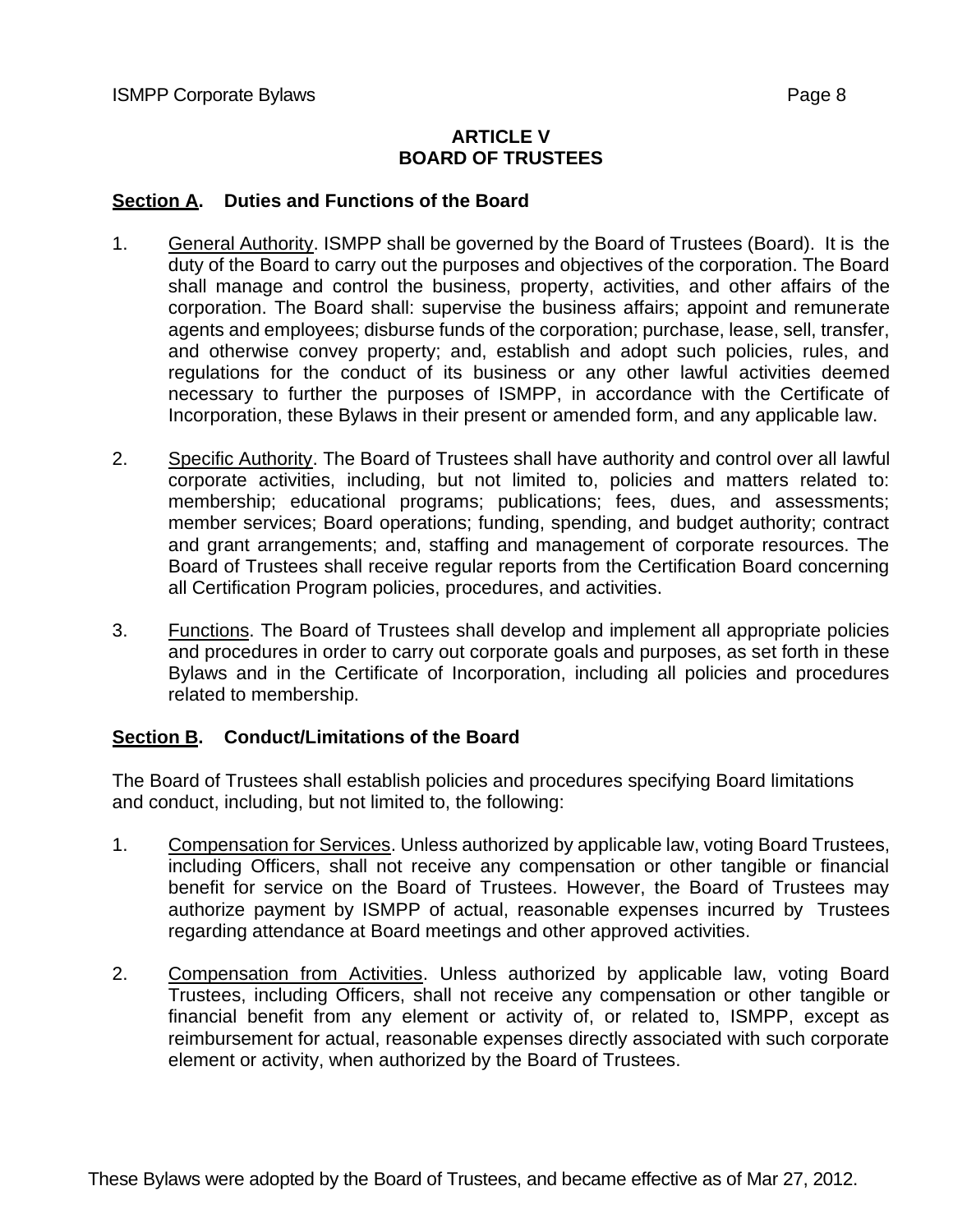3. Corporation and Trustee Independence/Loyalty. Board Trustees, including Officers, shall act in an independent manner consistent with their obligations to ISMPP and applicable law, regardless of any other affiliations, membership, or positions.

# **Section C. Composition of the Board**

The Board of Trustees shall be composed of not less than nine (9), and not more than fifteen (15), voting Trustees, with the specific number of Trustees to be fixed by the Board from time to time, within such limits. The voting Board of Trustees shall include: the Chair; Chair-Elect; Secretary; Treasurer; Immediate Past Chair (Officer Trustees); three (3) at-large, elected Trustees (At-Large Trustees); one (1) Trustee who lives and works in Europe (European Trustee); and, one (1) Trustee who lives and works in the Asia Pacific region (Asia Pacific Trustee).

## **Section D. Qualifications of Trustees**

All Board Trustees shall be voting ISMPP members in good standing, and shall be otherwise qualified according to these Bylaws and applicable corporate policies.

# **Section E. Ex-Officio Trustees**

The President-Chief Operating Officer shall serve as an *ex-officio*, non-voting Board Trustee. The Board of Trustees may appoint other *ex-officio*, non-voting Trustees as deemed necessary.

# **Section F. Terms of Office**

Unless otherwise and specifically authorized by these Bylaws, no voting Trustee shall be eligible to serve more than two (2) consecutive terms or six (6) years, whichever is greater. Terms of all voting Trustees shall commence at the end of the Annual Membership Meeting at which their election is declared, and shall expire at the end of the Annual Membership Meeting following the completion of their term.

The following terms of offices shall apply to Officer Trustees, At-Large Trustees, the European Trustee, and the Asia Pacific Trustee:

- 1. The Chair shall serve a term of one (1) year and shall assume the office of Immediate Past Chair at the end of the current Immediate Past Chair's term of office.
- 2. The Chair-Elect shall serve a term of one (1) year and shall assume the office of Chair at the end of the current Chair's term of office.
- 3. The Immediate Past Chair shall serve a term of one (1) year.
- 4. The Secretary and Treasurer shall serve terms of three (3) years, which shall be staggered when possible.
- 5. At-Large Trustees, the European Trustee, and the Asia Pacific Trustee shall be elected to serve three (3) year terms, which shall be staggered to ensure that approximately onethird (1/3) of such Trustee positions expire each year.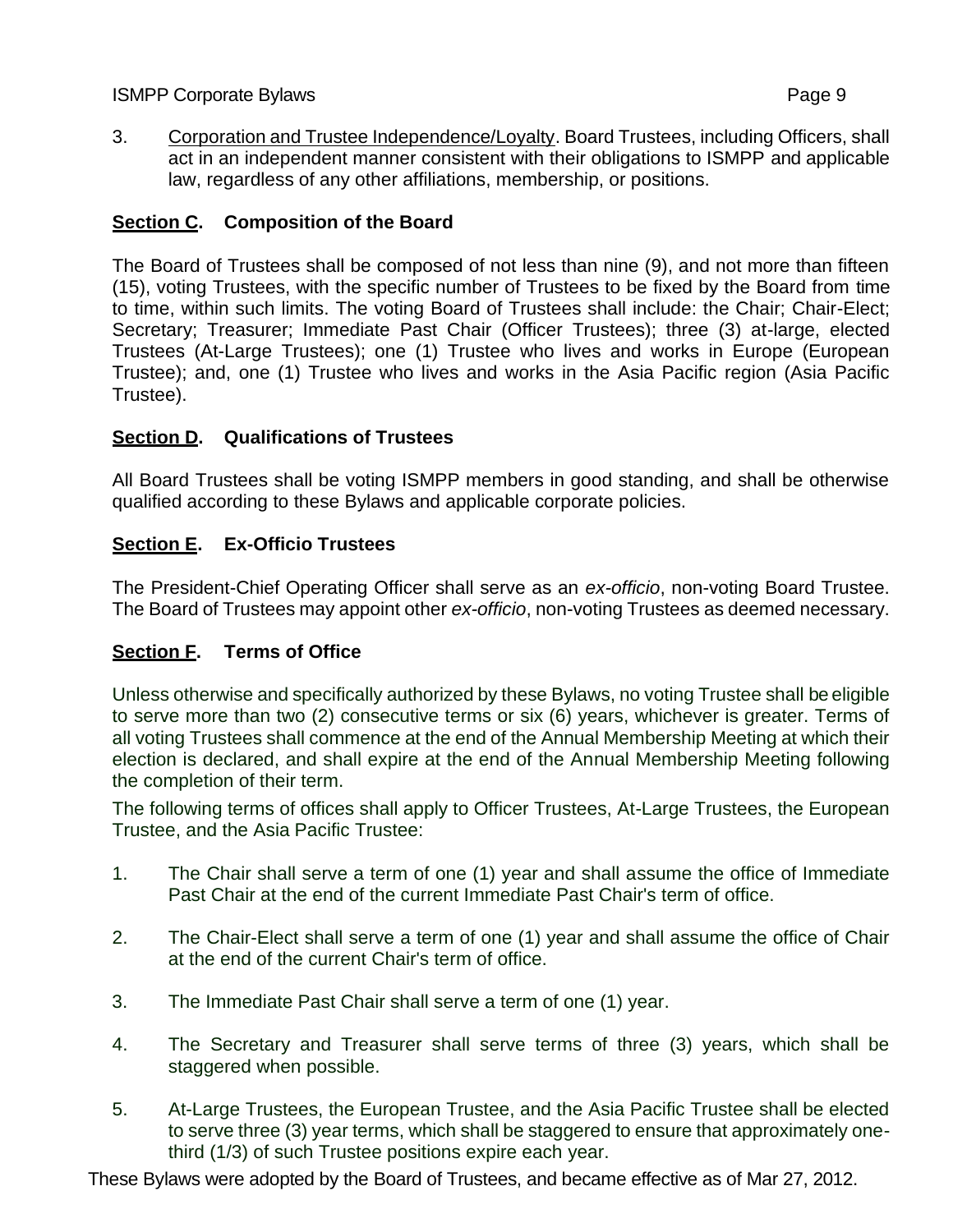## **Section G. Nomination and Election of Trustees**

Candidates for election to voting Trustee positions shall be nominated by selection of the Nominating Committee. The nomination process shall be governed by these Bylaws and policies adopted by the Board of Trustees. All Trustees shall be elected by the voting membership of the corporation at the Annual Membership Meeting, or by mail ballot prior to the Annual Membership Meeting. The results of the election of all Trustees shall be announced at the Annual Membership Meeting.

## **Section H. Trustee Resignation/Vacancy**

Any Trustee may resign at any time by providing written notice to the Chair, Secretary, or President-Chief Operating Officer. Such resignation shall take effect at the time specified therein, or, if no time is specified, at the time of acceptance as determined by the Chair or Board of Trustees. Vacancies, as they occur on the Board by resignation, death, incapacity, removal, and the like, shall be filled as directed by these Bylaws, or as designated by the Board of Trustees for the remainder of the term.

## **Section I. Removal of Trustees**

Any Trustee may be removed, for cause, by a two-thirds (2/3) affirmative vote of the Board of Trustees at any regular or special meeting of the Board at which a quorum of the Board is present, and under rules or procedures approved by the Board. Pending a final determination that cause exists for removal, the Board of Trustees may suspend a Trustee by a two-thirds (2/3) affirmative vote at any regular or special meeting. A Trustee may also be removed, for cause, by a majority affirmative vote by the members entitled to vote for the election of Trustees.

## **ARTICLE VI MEETINGS OF THE BOARD OF TRUSTEES**

#### **Section A. Annual Meeting/Regular Meetings**

The Annual Meeting of the Board of Trustees shall be at such time and place as is designated by a majority of the Board, or the Chair for the transaction of business that comes before the Board. There shall be at least one (1) other regular meeting of the Board of Trustees each year at a place designated by the Board for the transaction of business. Agendas identifying and describing all items to be discussed at regular Board meetings shall be distributed at least fourteen (14) days prior to the meeting or as otherwise determined by the Chair. The Annual Meeting shall be chaired by both the current Chair and Immediate Past-Chair.

#### **Section B. Special Meetings**

Special meetings may be called by a majority of the Board of Trustees, the Executive Committee, or the Chair, upon the filing of a written special meeting notice with the Secretary stating the location, date, and hour of such meeting. Notice of each special meeting will be delivered via mail, e-mail, or fax transmission to each Trustee at least five (5) days prior to the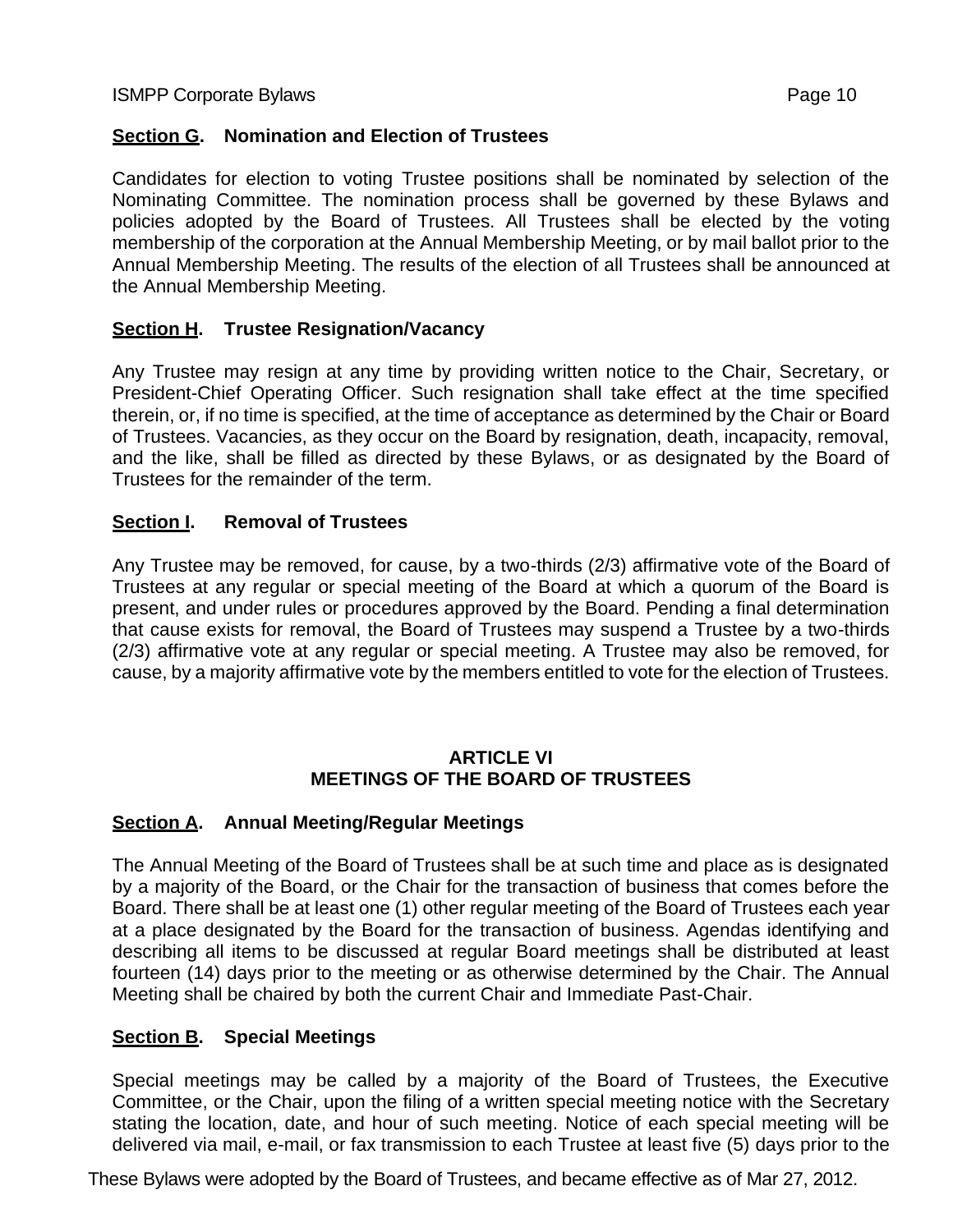date of the meeting. The Board is authorized to conduct any lawful business at special meetings, as provided in these Bylaws.

# **Section C. Telephone Conference Meetings**

The Chair or Executive Committee may authorize a Board of Trustees meeting via telephone conference or similar form of telecommunications, when deemed necessary, provided that fortyeight (48) hours' notice of such meeting is given to each voting Trustee, delivered personally, electronically, or by telephone, which may include a voice messaging system or other system or technology designed to record and communicate messages. Should an item of business require immediate attention and action by the Board of Trustees, a telephone conference may be called without previous notice, so long as all of the voting Trustees have been contacted and advised of such a telephone meeting and of the item(s) to be reviewed or acted upon. The Board is authorized to conduct any lawful business by telephone conference meetings, as provided in these Bylaws.

# **Section D. Notice and Waiver**

The Chair shall give notice of all regular meetings of the Board to all voting Trustees no less than fourteen (14) days prior to the meeting. Notice of a Board meeting shall be given personally, by mail, e-mail, fax, or by other means of written communication sent to the address of the Trustee appearing on the books of the Society or given by the Trustee to the Society for purpose of notice.

Any notice may be waived by a Trustee before or after the date and time stated in the notice. Except as provided herein, the waiver must be in writing and signed by the Trustee entitled to the notice, and delivered to the corporation for inclusion in the minutes, or for filing with the corporate records. A Trustee's attendance at, or participation in, a meeting shall constitute

waiver of any required notice to him or her, unless at the beginning of the meeting the Trustee objects to the holding of the meeting or to the transaction of business at the meeting, and does not thereafter vote for, or assent to, any action taken at the meeting.

# **Section E. Meeting Quorum**

A majority of the voting Trustees shall constitute a quorum for any meeting of the Board of Trustees. Such majority shall be capable of transacting corporate business, consistent with these Bylaws and applicable law. Except as otherwise provided in these Bylaws or by applicable law, the act of a majority of the Board present at a meeting at which a quorum is present shall be an action of the Board of Trustees.

## **Section F. Adjournment**

A majority of the voting Trustees present, whether or not a quorum is present, may adjourn any meeting to another time and place. If the meeting is adjourned for more than twenty-four (24) hours, notice of such adjournment to another time or place shall be given prior to the time of the adjourned meeting to the Trustees who were not present at the time of the adjournment.

## **Section G. Actions Without Meeting/Mail Votes**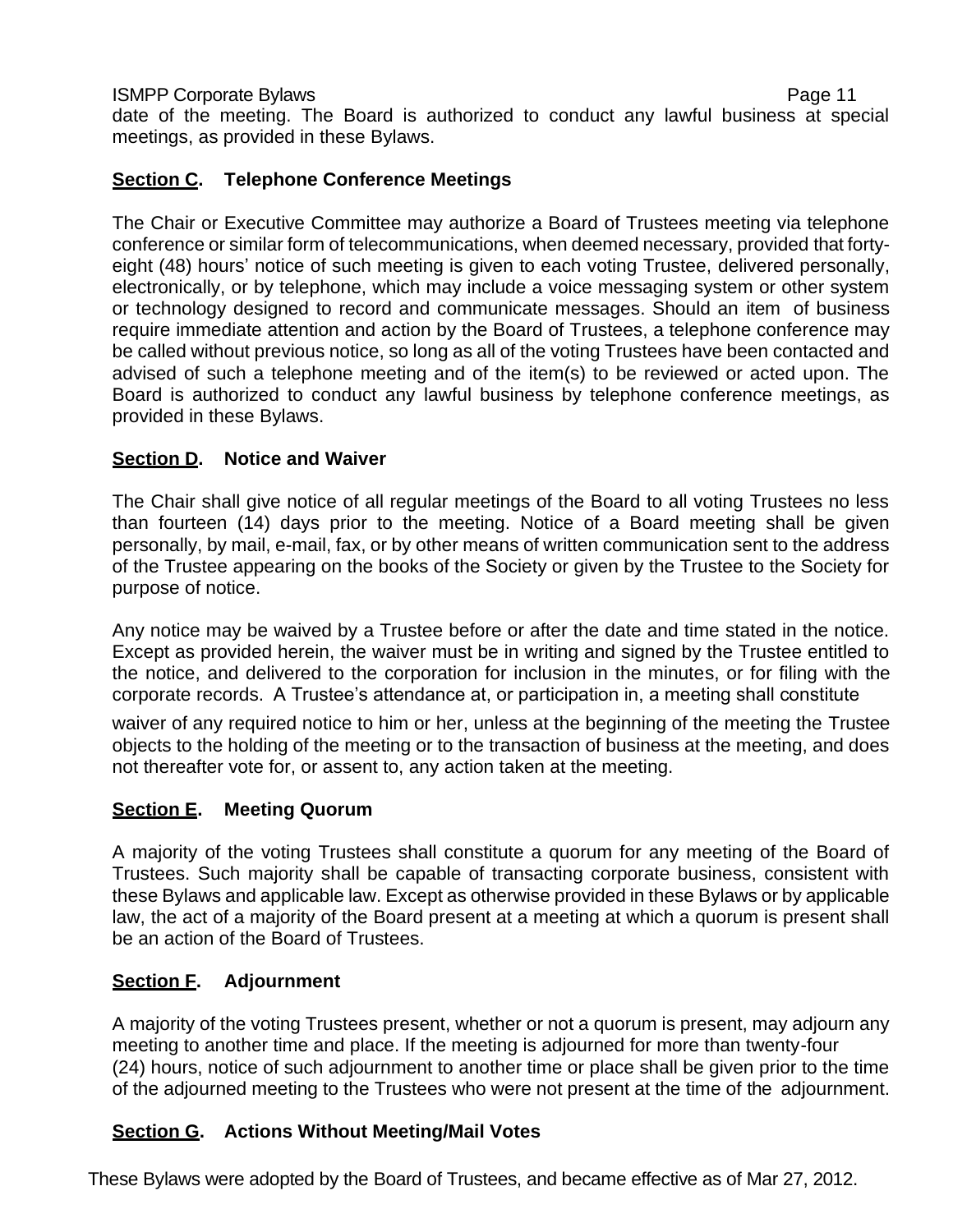ISMPP Corporate Bylaws Page 12 Should a matter requiring a vote of the Board of Trustees arise between Board meetings, a ballot may be taken by mail, e-mail, or fax, as authorized by the Chair or the Executive Committee. A majority affirmative vote of all voting Trustees shall be necessary to carry any motion, and all voting Trustees must consent in writing to the resolution authorizing the action. The signed consents, or true copies, shall be placed in the minutes book of the Board of Trustees.

# **Section H. Proxies**

Voting by proxies shall not be permitted.

# **Section I. Actions of the Board of Trustees**

Every decision of the Board of Trustees shall be by a majority vote, unless otherwise required by law, these Bylaws, or the policies of the Board. Each voting Trustee shall be entitled to one (1) vote on any matter coming before the Board.

## **ARTICLE VII OFFICERS**

# **Section A. Titles of Officers**

The Officers of the Society shall consist of the Chair, Chair-Elect, Secretary, Treasurer, and Immediate Past Chair. The President-Chief Operating Officer shall serve as an *ex officio*, nonvoting Officer of ISMPP. No individual shall hold more than one Officer position at any one time.

# **Section B. Qualifications and Authority of Officers**

The Officers shall: be responsible and accountable to the Board of Trustees for satisfying Board resolutions and directives; and, have the authority and accountability conferred and granted by these Bylaws and by the Board.

# **Section C. Election and Terms of Officers**

All Officers, except the Chair and Immediate Past Chair, shall be elected by the voting membership at the time of Trustee elections. The Officers shall serve the terms of offices prescribed in Article V, Section F.

# **Section D. Duties of the Officers**

1. Chair. The Chair shall have the authority, power, and responsibility commonly incident to, and vested in, the corporate offices of presiding officer of the Board of Trustees and Chief Executive Officer, consistent with these Bylaws, including, but not limited to: the role of Chair at all meetings of ISMPP, the Board of Trustees, and the Executive Committee; the direction of other Officers; the responsibility to satisfy the directives of the Board; the supervision of the President-Chief Operating Officer; and, the designation and appointment of corporate representatives, subject to Board approval. With the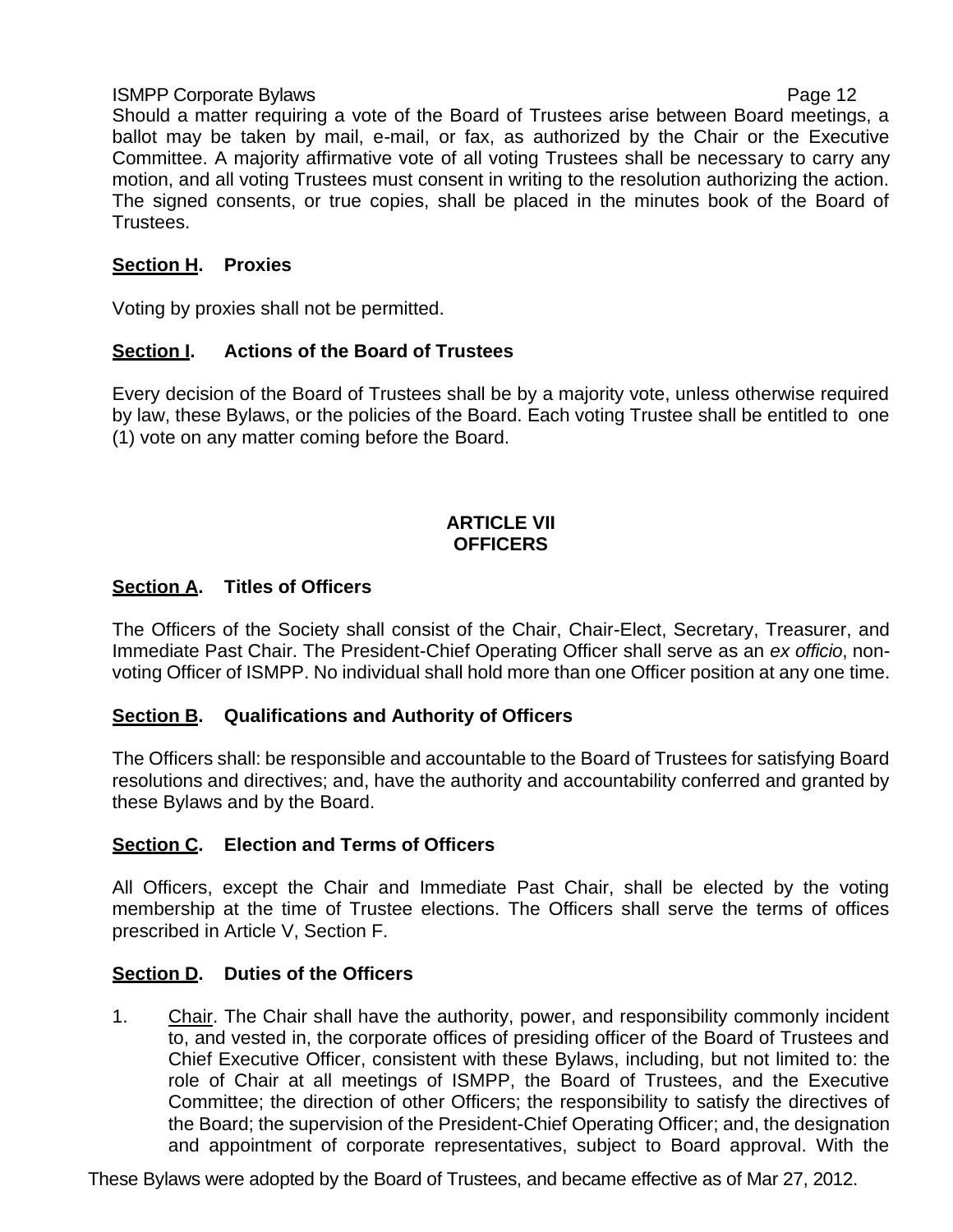exception of the Executive Committee, the Chair shall be an *ex-officio* member of all ISMPP committees.

- 2. Chair-Elect. The Chair-Elect shall serve as Parliamentarian and Vice-Chair at all Board of Trustees meetings, and perform such other duties as the Board or the Chair may direct. In the absence or disability of the Chair, the Chair-Elect shall: serve as acting Chair; have all authority conferred upon the office of Chair; and, perform all duties for which the Chair is responsible for the unexpired portion of the term or until the Chair can resume duties.
- 3. Secretary. The Secretary shall have and perform all duties commonly incident to, and vested in, the office of secretary of a corporation, as well as all duties delegated and designated by the Board of Trustees, Executive Committee, or the Chair, including, but not limited to: supervision and maintenance of all corporate documents; and, accounting for the accuracy of minutes of all meetings of the corporation.
- 4. Treasurer. The Treasurer shall have and perform all duties commonly incident to, and vested in, the office of treasurer of a corporation, as well as all duties delegated and designated by the Board of Trustees, Executive Committee, or the Chair, including, but not limited to: the administration of the fiscal and financial policies of the corporation; and, supervision and maintenance of accurate corporate books and financial records.
- 5. Immediate Past Chair. The Immediate Past Chair shall assist and advise the Chair, and perform other duties as requested or directed by the Board of Trustees, Executive Committee, or the Chair.
- 6. President-Chief Operating Officer. The President-Chief Operating Officer shall: assist and advise the Board of Trustees, Executive Committee, and the Chair; implement Board policies and directives; and, be responsible for the administration and management of the affairs of the corporation according to the Certificate of Incorporation, these Bylaws, corporate policies, and the terms of any applicable employment agreement.

## **Section E. Officer Resignation/Vacancy**

Any Officer may resign at any time by providing written notice to the Chair, Secretary, or the President-Chief Operating Officer. Such resignation shall take effect at the time specified therein, or, if no time is specified, at the time of acceptance as determined by the Chair or Board of Trustees. In the event that the office of Chair becomes vacant, the Chair-Elect shall assume the office of Chair for the remainder of the term of office. In the event that any other Officer position becomes vacant, the Chair shall appoint an interim Officer to fill such vacant office until the Board elects a new Officer to serve the unexpired portion of the term at the next scheduled Board meeting. Such interim service as an Officer shall not affect a Trustee's ability to serve a full, elected term as an Officer.

# **Section F. Removal of Officers**

An Officer may be removed from office, with or without cause, by the Board of Trustees whenever, in its judgment, the best interests of ISMPP will be served by such removal. An Officer may be removed by a two-thirds (2/3) affirmative vote of the Board at any regular or special meeting of the Board of Trustees at which a quorum is present and under rules or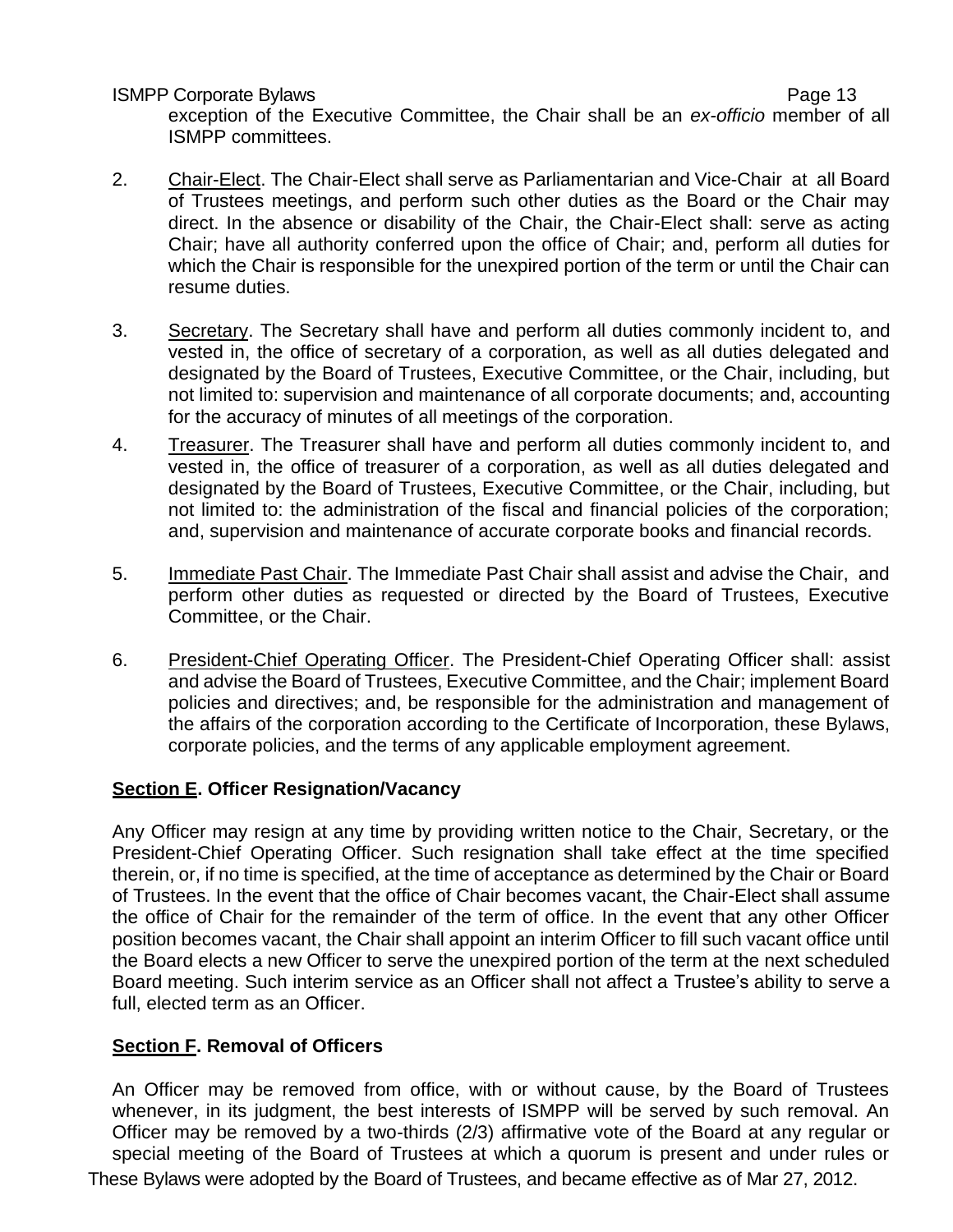## **ARTICLE VIII PRESIDENT-CHIEF OPERATING OFFICER**

## **Section A. President-Chief Operating Officer Appointment, Authority, and Duties**

The Board of Trustees may appoint and employ a President-Chief Operating Officer (COO), who shall report to the Board. The President-COO shall be responsible for the supervision and management of ISMPP in its administrative, business, financial, and other operational affairs, consistent with these Bylaws, corporate policies, directives of the Board of Trustees, and the terms of any applicable employment agreement. The President-COO shall have the authority and duty to implement all operational and administrative policies of the corporation, including the responsibility to: conduct the business affairs of the corporation; hire and dismiss employees and personnel of the corporation; and, legally bind the corporation and sign on its behalf contracts, checks, drafts, notes, mortgages, leases, and other legal documents, with respect to administrative, operational, and business affairs. The President- COO shall perform such other duties as may be specified in these Bylaws, or as may be directed by the Board of Trustees or Executive Committee.

## **ARTICLE IX BOARD COMMITTEES**

## **Section A. Executive Committee**

- 1. Composition. The Board of Trustees shall establish an Executive Committee with authority to function on behalf of the Board, and when the Board is not in session. The Executive Committee shall be composed of the following Trustees: Chair; Chair- Elect; and, Immediate Past Chair. The President-Chief Operating Officer shall serve as an *exofficio*, non-voting member of the Executive Committee. When requested by the Chair or Executive Committee, the Treasurer shall also serve as an ex-officio, non- voting member of the Executive Committee.
- 2. General Authority, Duties, and Limitations. The Executive Committee may act for the Board of Trustees between meetings of the Board or as otherwise authorized by the Board, consistent with these Bylaws and applicable law. Among other restrictions, the Executive Committee shall not have the power to: approve a dissolution or merger; sell corporate assets; remove a Trustee or Officer; fill vacancies on the Board of Trustees or on any committee; fix compensation relating to Board or committee service; amend, repeal, or adopt Bylaws; or, amend or repeal any resolution of the Board which, by its terms, is not so amendable or repealable. All proceedings and actions of the Executive Committee shall be recorded and reported to the Board of Trustees at the next meeting of the Board.
- 3. Meetings of the Executive Committee. The Executive Committee shall meet at least two (2) times each calendar year, and when determined by the Chair or the Committee. Any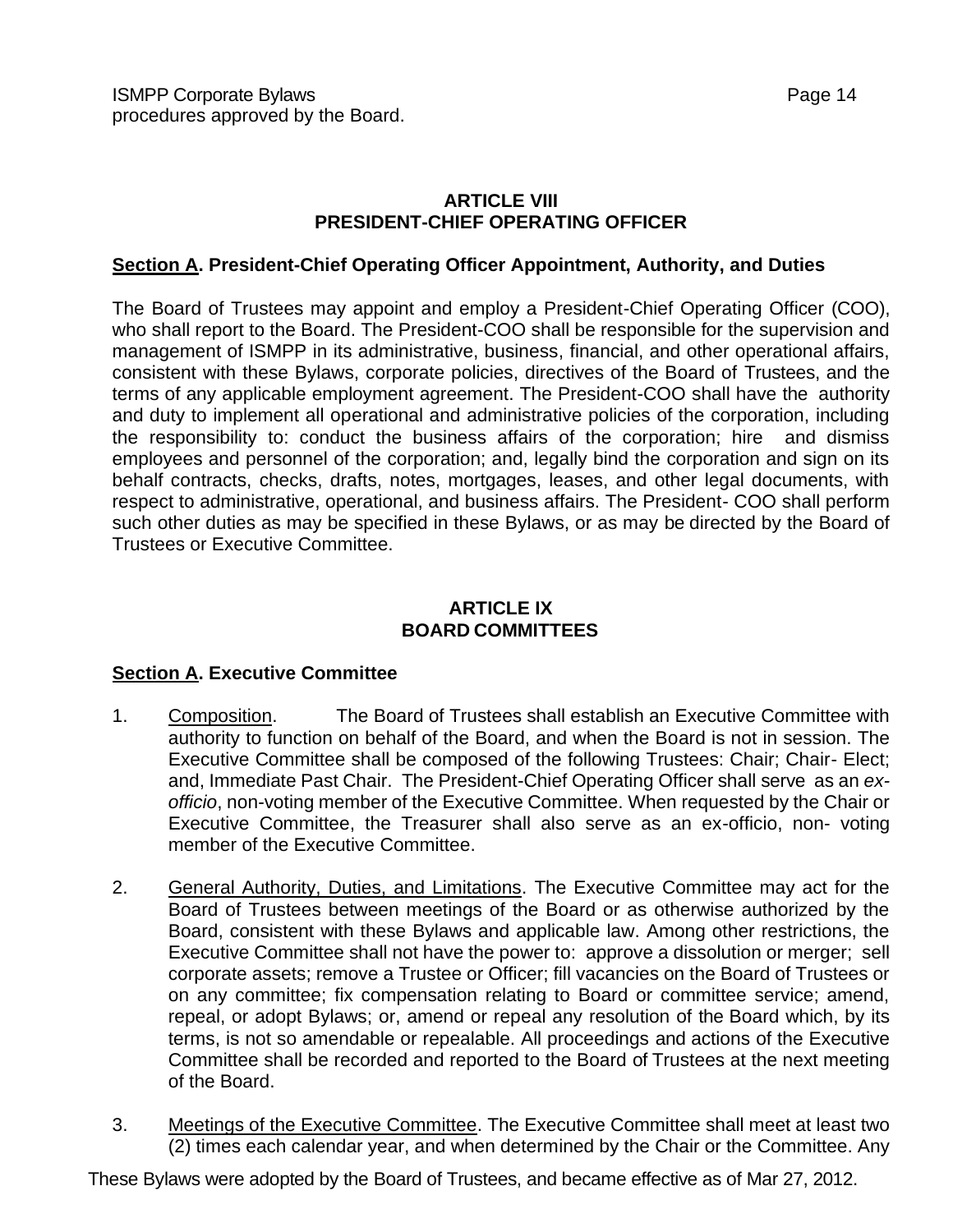member of the Executive Committee may request that a Committee meeting be convened to conduct specific business. Such requests shall be communicated to the

Chair, who may call a meeting if appropriate and necessary. Notice of each Executive Committee meeting shall be given to all Committee members at least five (5) days prior to such meeting, unless the Chair determines that a shorter notice period is appropriate under the circumstances. Executive Committee meetings shall be conducted in person or via telephone conference at a date and time determined by the Chair, so long as all participants can communicate and effectively participate. Minutes of all Executive Committee meetings shall be kept, and such minutes shall be circulated promptly to the Board of Trustees, and maintained with the corporate minutes of the Board.

4. Actions by the Executive Committee. Unless contrary to applicable law or these Bylaws, the actions of the Executive Committee shall constitute the actions of the Board of Trustees between meetings of the Board, unless subsequently rescinded or modified by the Board of Trustees.

## **Section B. Nominating Committee**

- 1. Establishment and Purpose. A Nominating Committee shall be established to oversee and supervise the nominating process for Trustees of the corporation. The Committee shall ensure that appropriate procedures are in place for the selection and presentation of qualified candidates to the membership, consistent with these Bylaws and Boardpolicies.
- 2. Composition. The Nominating Committee shall consist of: the Immediate Past Chair as the Chair; one (1) Committee member elected by the membership at the time of the annual election of Trustees; and, one (1) Committee member appointed by the Board of Trustees. Each member of the Nominating Committee will serve aone (1) year term.
- 3. Authority and Duties. Among other authorities and duties, the Nominating Committee shall conduct the following activities in a timely manner, under the leadership of the Committee Chair: the identification of qualified Trustee nominees; the publication of notices to the membership requesting the identification of appropriate Trustee nominees; and, the presentation of qualified, individual nominees and slates of candidates for open Trustee positions. The Nominating Committee shall nominate one or more candidates for each open Trustee position, as provided in the Bylaws. The Committee annually shall prepare ballots for mailing to all eligible voting members. Prior to the Annual Membership Meeting, the Committee shall circulate the names of qualified and appropriate nominees and slates to all voting members. The candidate receiving the largest number of eligible member votes for an open Trustee position shall be elected to that position. Where two or more nominees receive the same number of votes, the Board of Trustees shall elect and declare a winner. The results of each election shall be announced at the Annual Membership Meeting.
- 4. Diversity Goals. The Nominating Committee shall make all reasonable and appropriate efforts to assure that the candidates for each open Trustee position presented to the membership constitute a diverse, qualified group, which will represent the interests of ISMPP members.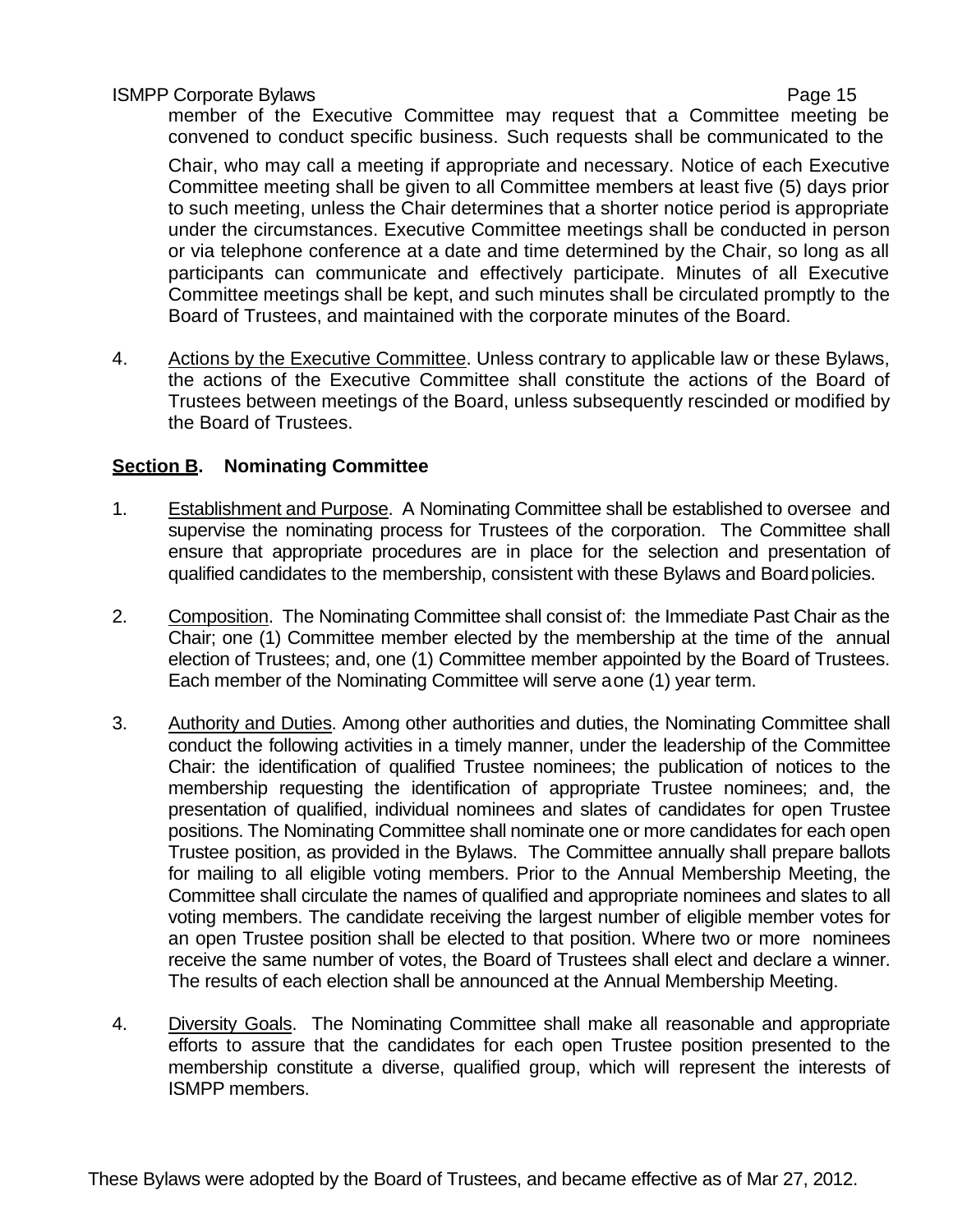- 5. Balloting. All Trustee elections shall be: supervised by the Nominating Committee; administered by the President-Chief Operating Officer; and, conducted at the Annual Membership Meeting, or by ballot sent to the eligible voting members by any method permitted by applicable law, these Bylaws, and as determined by the Nominating Committee to ensure the integrity of the voting process, including, but not limited to, mail, e-mail, or fax processes.
- 6. Disputes. Any disputes concerning the election or nomination process shall be resolved by the Executive Committee or Board of Trustees, consistent with these Bylaws and any applicable Board policies.

## **Section C. Standing Committees/Other Committees**

- 1. Establishment. Standing Committees may be created and established upon resolution adopted by the Board of Trustees. Each Standing Committee shall be permanent and continuing until such time that it is dissolved or modified by the Board.
- 2. Standing Committees. The Board of Trustees shall establish the following Standing Committees: Standards and Best Practices Committee; External Affairs Committee; Education Committee; Membership Committee; and, European Committee. The Board may also establish other Standing Committees as it deems appropriate and advisable.
- 3. Composition. Each Standing Committee shall be composed of at least a Chair and a Committee Vice-Chair, who shall be elected or approved by the Board of Trustees to serve on the Standing Committee. Appointment of additional members for each Standing Committee shall be subject to the approval of the Board.
- 4. General Authority, Duties, and Limitations. A Standing Committee shall have the authority and the duty to carry out the purposes of the Committee, as directed by the Board, and consistent with these Bylaws, corporate policies, and applicable law. A Standing Committee shall be prohibited from any activities or actions that cause ISMPP to be legally or financially bound to agreements or other relationships. A Standing Committee shall be limited to the activities specifically authorized by the Board of Trustees and shall not have other authorities.

## **Section D. Additional Committees**

The Board of Trustees may authorize and supervise additional committees, sub-committees, and working groups to perform such functions as may be determined by the Board. Subject to the approval of the Board, the Chair shall annually appoint a Committee Chair and members of such committees, sub-committees, and working groups, as required by these Bylaws or as deemed necessary.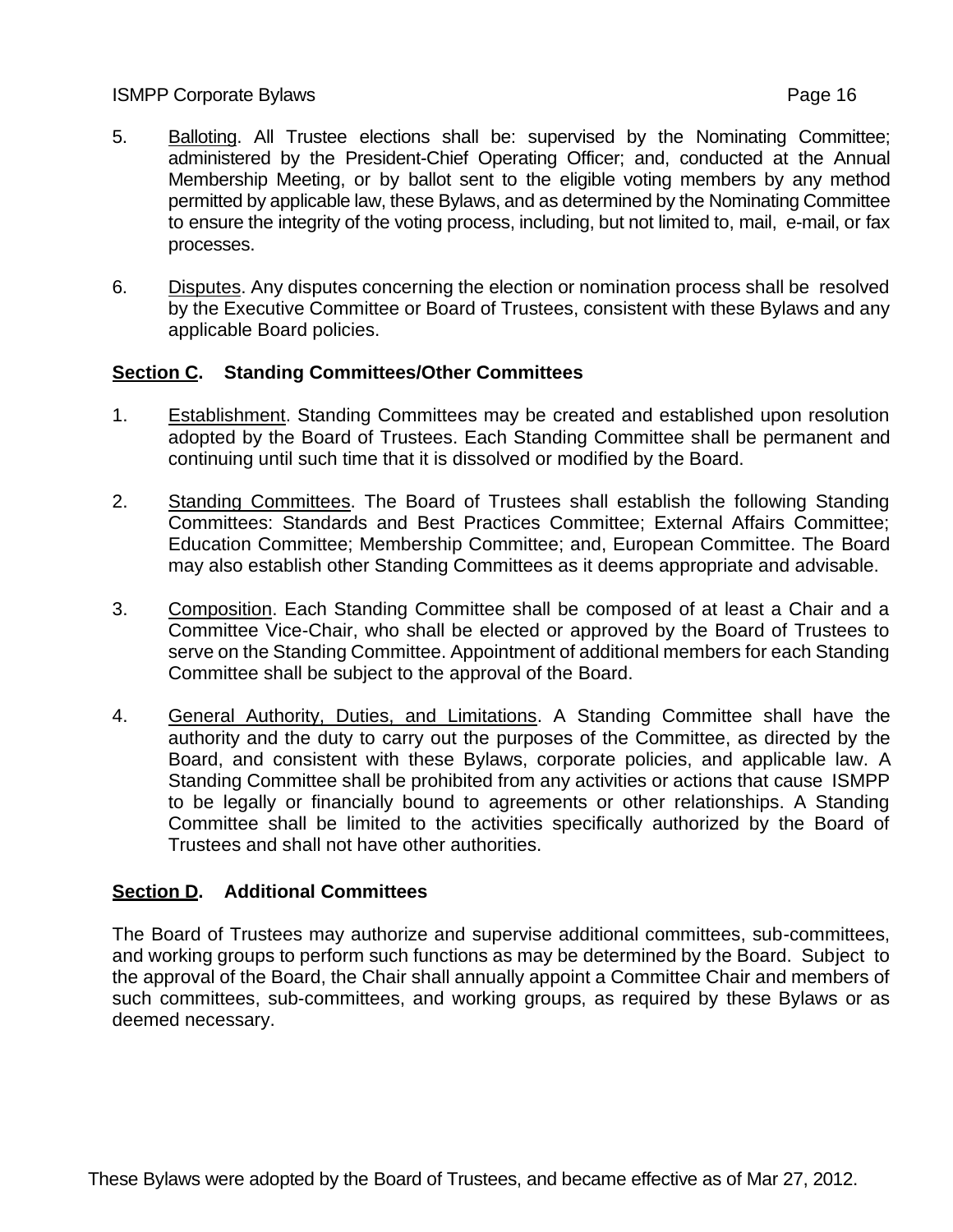## **ARTICLE X CERTIFICATION BOARD**

#### **Section A. Establishment and Purposes**

The ISMPP Certification Board shall be established to oversee and supervise the ISMPP Certification Programs (Certification Program). The Certification Board shall serve as an independent and autonomous body within the ISMPP with respect to the development, evaluation, supervision, and administration of all Certification Program policies, procedures, and activities. Among other authorities, the Certification Board shall be solely responsible for all Certification Program policies and decisions related to: certification and recertification eligibility standards; examinations and other assessment instruments; budget development; fees; program planning; document and information retention; selection and supervision of qualified personnel; and, program resource allocation. All policies and procedures for the Certification Program shall be determined by the Certification Board and reported to the Board of Trustees.

The Certification Board shall have sufficient and adequate resources to conduct effective and thorough certification and recertification program activities. The revenue and income generated by the Certification Program will be used to support such certification and recertification activities, as well as Certification Board operations. Any revenue and income in excess of the Certification Board's annual expenses and costs shall be shared equally with the ISMPP, excluding all Certification Board reserve funds and restricted donations.

#### **Section B. Limitations**

The authorities of the Certification Board are limited to those granted in these Bylaws or by the Board of Trustees. In the absence of the express approval of the Board of Trustees, the Certification Board shall not have the authority to: create additional Certification Programs; terminate Certification Programs; create a budget deficit; develop or implement professional educational courses; or, implement ISMPP certification preparation courses.

#### **Section C. Certification Board Composition/Voting and Ex-Officio Board Directors**

The Certification Board shall be composed of at least five (5) qualified, voting Directors elected by the ISMPP Certification Program certificants in good standing (Certificant Directors); one (1) qualified voting Director appointed by the Chair, with the approval of the Board of Trustees (Appointed Director); one (1) voting Public Director appointed by the Certification Board, who shall not receive any income from, or otherwise be employed in, the field of medical publications (Public Director); and one (1) voting Director from an under-represented region appointed by the Certification Board. All voting Directors, except the Public Director, shall be credentialed as an ISMPP Certified Medical Publication Professional (CMPP) and in good standing. The Certification Board shall also include the following, *ex-officio*, non-voting members: a current member of the Board of Trustees, the ISMPP Treasurer; the Certification Manager; and, other qualified persons appointed by the Certification Board.

## **Section D. Qualifications of Board Directors**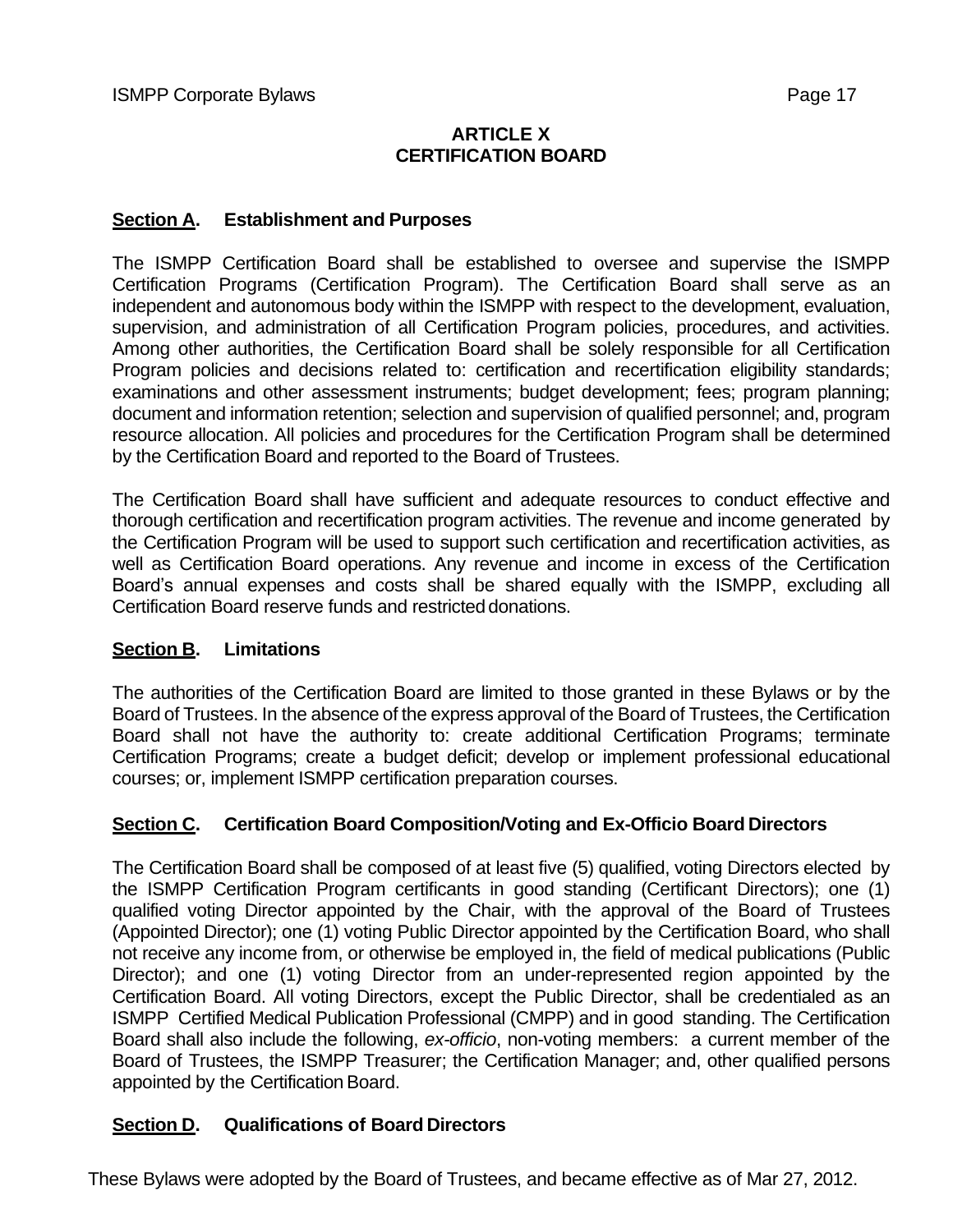Certification Board Directors shall possess appropriate education, experience, training and other qualifications, consistent with this Article and Certification Board policies. Current Directors shall not be eligible to serve on the Board of Trustees, or the Certification Board Nominations Committee.

## **Section E. Board Director Terms**

Certification Board Directors shall serve two (2) year terms of office. No Director shall serve more than two (2) consecutive terms or a maximum of four (4) consecutive years, whichever is greater. During the first two (2) years of the operation of the Certification Board under these Bylaws, the terms of the Directors shall be staggered to ensure that approximately one-half (1/2) of the position terms expire each year.

# **Section F. Certification Board Officers**

The Officers of the Certification Board shall be elected from among the voting Directors, and shall be: Chair; Vice Chair; and, Secretary. The Officers shall have such authorities, and perform such duties, as are usually incident to such offices, and as are authorized by this Article and Certification Board policies. Each Officer shall serve a one (1) year term, and shall be eligible for another consecutive term in the same office, if otherwisequalified.

# **Section G. Certification Board Meetings, Voting, and Actions**

The Certification Board shall hold at least two (2), regular meetings each year. Special meetings of the Certification Board shall be called by the Chair or a majority of the voting Directors, with appropriate notice to all Directors stating the purpose of such meeting. Meetings shall be held in person or by other permitted means, so long as all Directors in attendance can participate and be heard, and a quorum is present. Proxy voting shall not be permitted. The Certification Board shall develop appropriate policies concerning meeting notices, agenda, and minutes. Any resolution or action supported by a majority of the voting, disinterested Directors, without conflict

or bias, shall be an act of the Certification Board, unless specified otherwise in these Bylaws or Certification Board policies.

# **Section H. Certification Board Meeting Quorum**

A majority of the voting Directors shall constitute a quorum of the Certification Board at any regular or special meeting.

## **Section I. Certification Board Executive Committee**

- 1. Composition. The Certification Board shall establish an Executive Committee with limited authorities to function on behalf of the Certification Board, and when the Board is not in session. The Executive Committee shall be composed of the following Officers/Directors: Chair; Vice-Chair; and, Secretary. The Certification Manager shall serve as an *ex-officio*, non-voting member of the Executive Committee.
- 2. General Authority, Duties, and Limitations. The Executive Committee may act for the Certification Board between meetings of the Board or as otherwise authorized by the Board, consistent with applicable law, these Bylaws, and Certification Board policies. All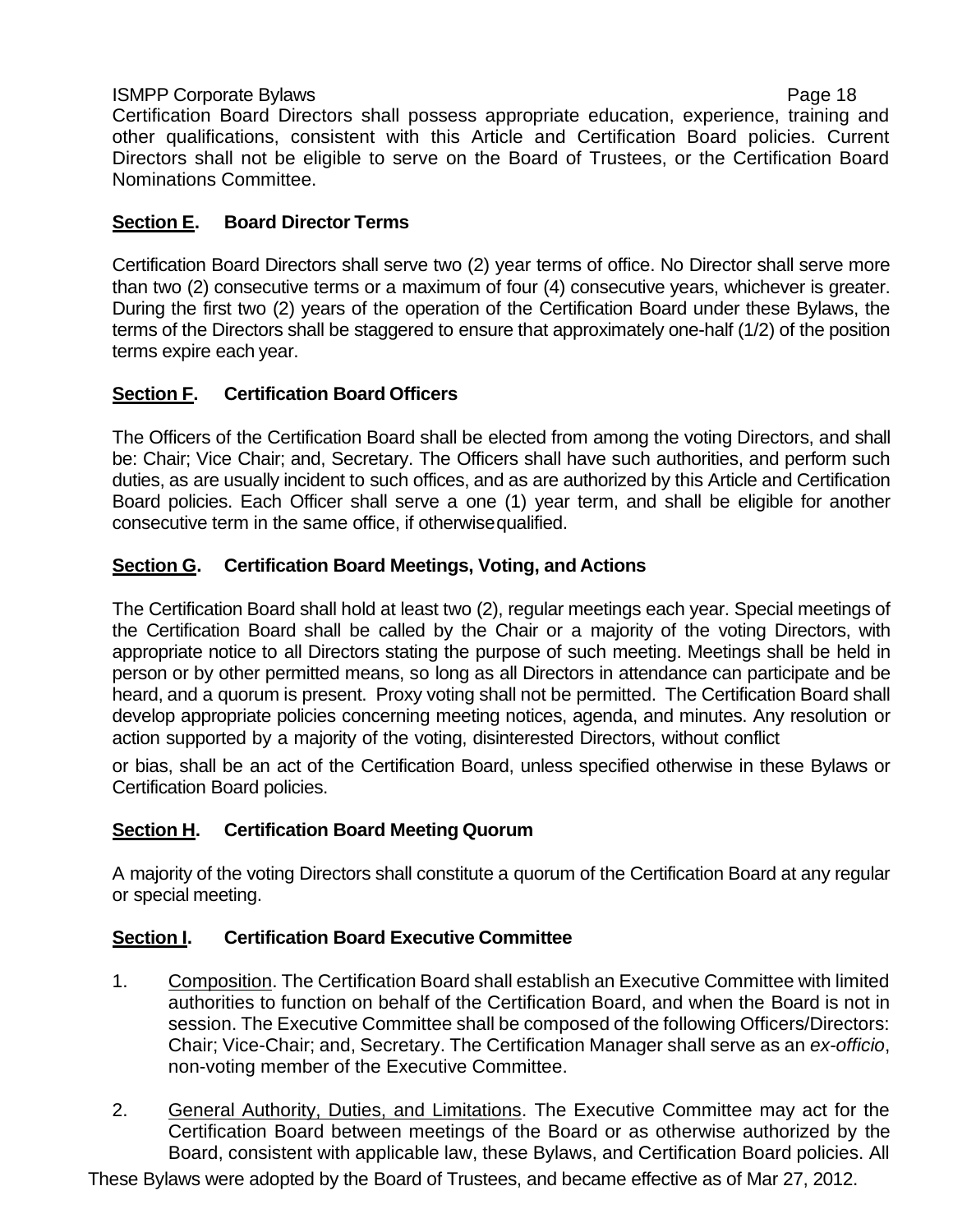proceedings and actions of the Executive Committee shall be recorded and reported to the Certification Board at the next meeting of the Board.

- 3. Meetings of the Executive Committee. Meetings of the Executive Committee shall be conducted consistent with policies established by the Certification Board.
- 4. Actions by the Executive Committee. Unless contrary to applicable law, these Bylaws, or Certification Board policies, the actions of the Executive Committee shall constitute the actions of the Certification Board between meetings of the Board, unless subsequently rescinded or modified by the Certification Board.

## **Section J. Certification Board Nominations Committee**

The Chair shall appoint three (3), qualified, ISMPP certificants in good standing to serve as the Certification Board Nominations Committee (Nominations Committee), with the approval of the Certification Board. The Nominations Committee members shall serve two (2) year terms, which shall be staggered. The Committee shall be responsible for soliciting and reviewing qualified candidates for vacant, elected Certificant Director positions, and for developing an appropriate slate of such candidates for election to the Certification Board. Current Committee members shall not be eligible to serve on the Certification Board or the Board of Trustees. The Nominations Committee shall make all reasonable and appropriate efforts to assure that each slate of elected Certificant Director candidates constitutes a diverse, qualified group, which will represent the interests of the profession and the public. With regard to such diversity, the Nominations Committee shall consider relevant factors, which may include each nominee's geographic location, race, ethnicity, gender, and employment experience or specialty.

## **Section K. Director Resignation and Vacancy**

A Certification Board Director may resign at any time by providing written notice to the Certification Board Chair or Secretary. Such resignation shall take effect at the time specified therein, or, if no time is specified, at the time of acceptance, as determined by the Chair or Executive Committee. Certification Board vacancies, as they occur with respect to elected Certificant Director and the Public Director positions, by resignation, death, incapacity, removal, and the like, shall be filled as directed by the Certification Board for the remainder of the term. Such vacancies with respect to the Appointed Director position shall be filled by the ISMPP Chair, with the approval of the Board of Trustees, for the remainder of the term.

#### **Section L. Director Removal**

A Certification Board Director may be removed, for cause, by a two-thirds (2/3) affirmative vote of the disinterested Directors at any regular or special meeting of the Board at which a quorum is present, and under rules or procedures adopted by the Certification Board. Pending a final determination that cause exists for removal, the Certification Board may suspend a Certification Director by a two-thirds (2/3) affirmative vote at any regular or special meeting.

#### **Section M. Certification Manager**

These Bylaws were adopted by the Board of Trustees, and became effective as of Mar 27, 2012. The Certification Board shall appoint a qualified individual to manage the affairs of the Certification Program, subject to the approval of the President-Chief Operating Officer. This individual shall serve with the title of Certification Manager, or such other appropriate title designated by the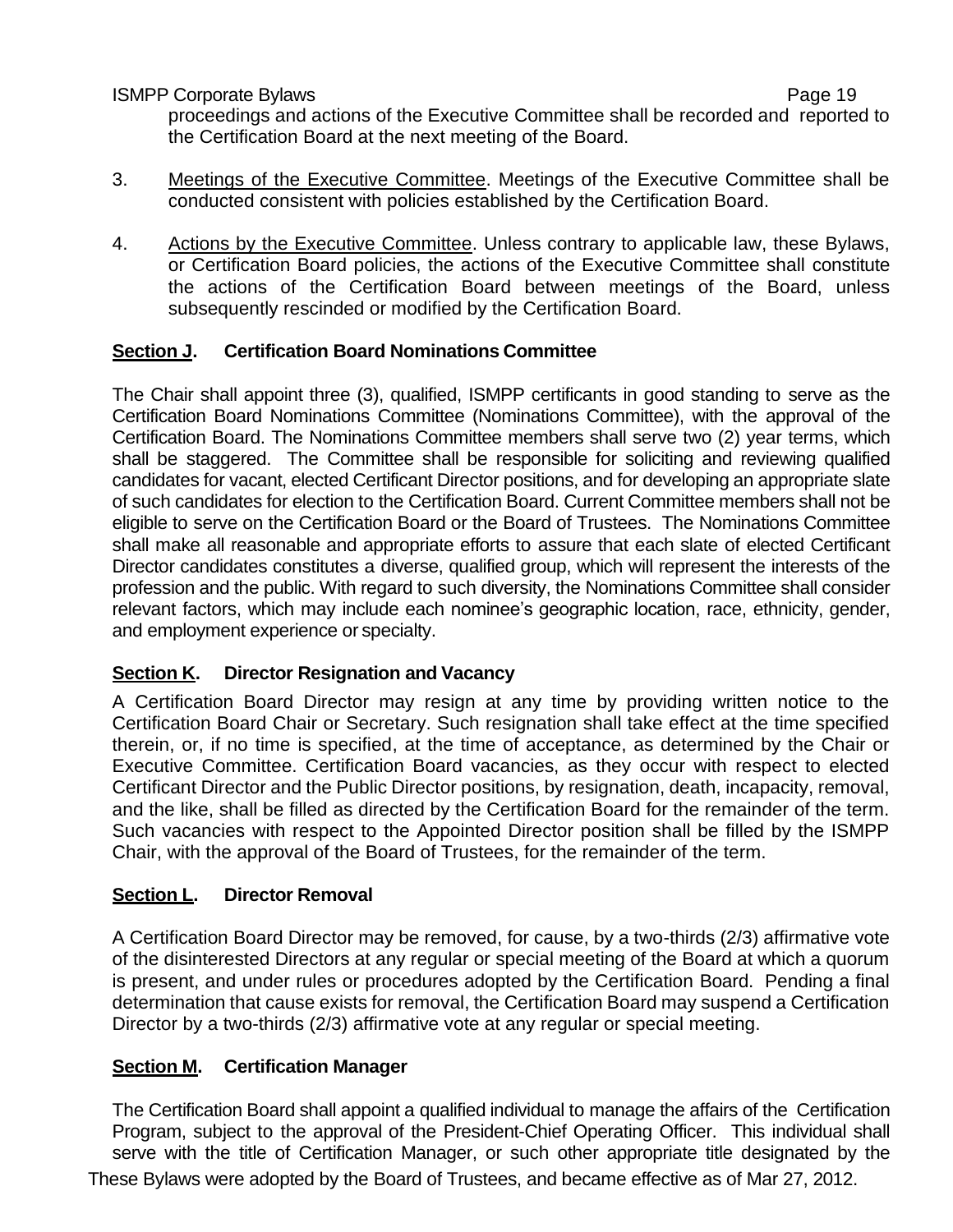Certification Board. Among other responsibilities, the Certification Manager shall: supervise and manage the operations of the Certification Program, as directed by the Certification Board; implement all policies and directives of the Certification Board; supervise Certification Program personnel; and, perform such other duties as may be designated by the Certification Board. In addition, the Certification Manager shall report annually to the Board of Trustees, and report regularly to the President-Chief Operating Officer, concerning the administration and status of the **ISMPP Certification Programs.** 

## **Section N. Committees**

The Certification Board may authorize and supervise committees, sub-committee, and working groups to perform such functions as may be determined by the Certification Board. Subject to the approval of the Certification Board, the Chair shall annually appoint each committee chair and members of such committees, sub-committees, and working groups, consistent with Certification Board policies.

#### **ARTICLE XI GOVERNANCE**

# **Section A. Autonomy**

The Board of Trustees shall be autonomous with respect to: corporate activities; finances; policies; administration; conduct of meetings; election and appointment of corporate representatives; and, all other lawful activities.

## **Section B. Authorization to Act**

Except as provided in the Certificate of Incorporation, these Bylaws, or applicable law, no Trustee, Officer, employee, agent, or representative of the corporation may act on behalf of ISMPP or hold himself or herself out to the public as authorized to act on behalf of the Society without the prior, express, written approval of the Board of Trustees.

## **Section C. Fiscal Year**

The fiscal year of the corporation shall begin on January 1 and shall end on December 31. The Board of Trustees is authorized to fix and change the fiscal year as it deems appropriate.

## **Section D. Parliamentary Procedures**

The rules contained in the most recently revised edition of *Roberts Rules of Order* shall be the parliamentary authority for the conduct of all meetings of the Board of Trustees, except as otherwise provided in these Bylaws, or in policies and rules of the Board.

# **Section E. Use of ISMPP Intellectual Property**

Members shall use ISMPP names, trademarks, logos, symbols, and other intellectual property of the corporation only in a manner consistent with applicable law, these Bylaws, and corporate policies.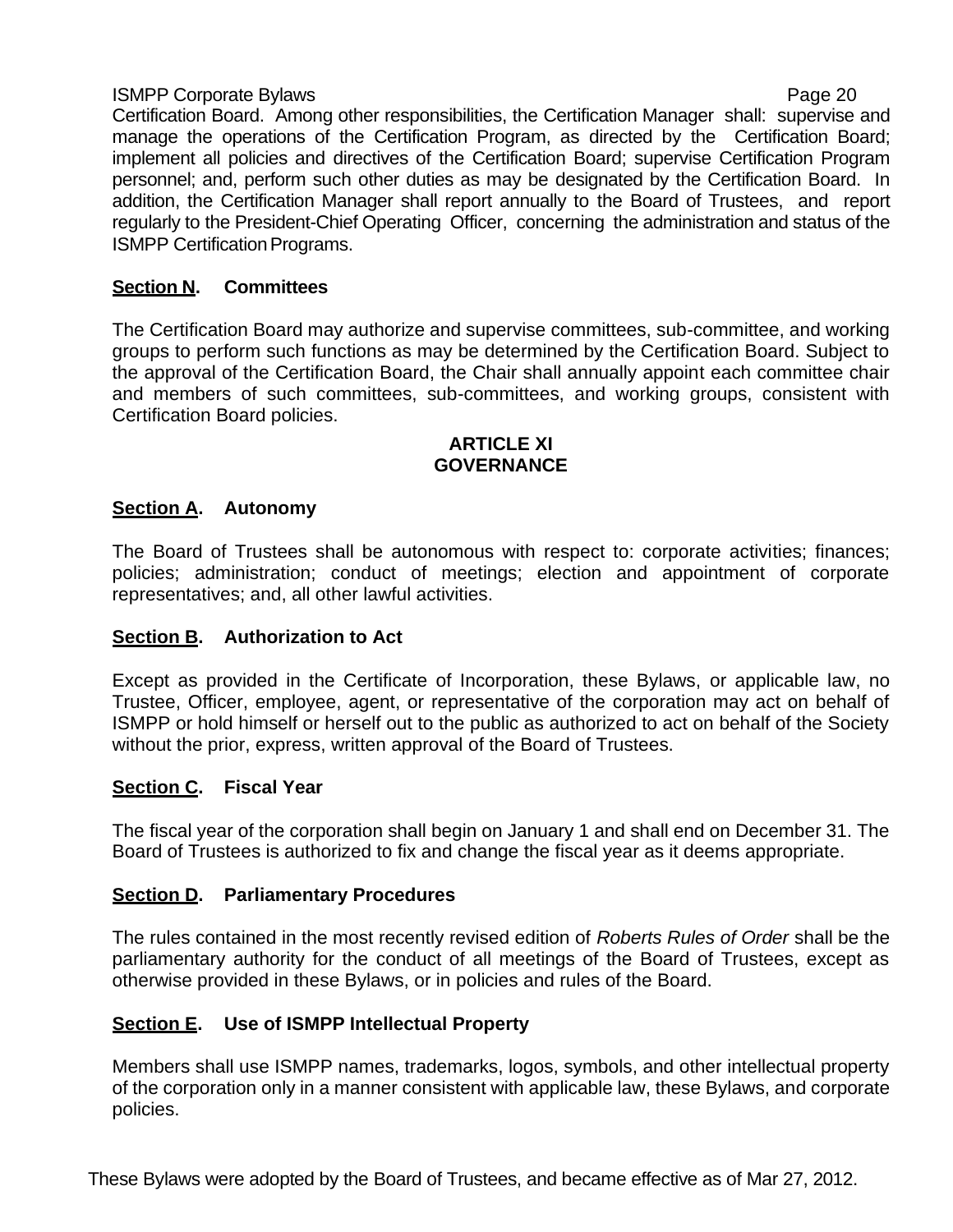#### **ARTICLE XII AMENDMENTS**

These Bylaws may be amended or repealed by: a two-thirds (2/3) affirmative vote of the voting members present at any Annual or Special Meeting of ISMPP duly called and held, provided that the proposed changes have been sent to the members sixty (60) days before such a meeting; or, a two-thirds (2/3) affirmative vote of the members voting by mail ballot; or, a twothirds (2/3) affirmative vote of the Board of Trustees then holding office, provided that proper written notice of proposed Bylaw change(s) is given to each Trustee at least thirty (30) days prior to the meeting. Proper written notice under this Article shall be a complete copy of the text of the proposed amendment, including any relevant explanatory materials, transmitted by mail, e-mail, fax transmission, or other appropriate means. Notice shall be deemed

sufficient if sent to the last postal address, e-mail address, or fax number furnished to the Secretary.

#### **ARTICLE XIII INDEMNIFICATION**

## **Section A. Definitions**

For the purposes of this Article, "corporate agent" means any person who is or was a Trustee, Officer, representative, employee, or other agent of ISMPP, or any person who is or was serving at the request of ISMPP as a Trustee, Officer, representative, employee, or agent of another foreign or domestic corporation, partnership, joint venture, trust, or other enterprise; "proceeding" means any pending, threatened, or completed civil, criminal, administrative, or arbitrative action, suit, or proceeding, and any appeal therein, and any inquiry or investigation which could lead to the action, suit, or proceeding; and, "expenses" includes reasonable costs, disbursements, attorney fees, and any expenses directly related to a right of indemnification as authorized in this Article.

## **Section B. Indemnification in Actions by Third Parties**

ISMPP may indemnify any corporate agent who was or is a party, or is threatened to be made a party, to any proceeding, other than a proceeding by or in the right of the corporation to procure a judgment in its favor, by reason of fact that such person is or was an agent of ISMPP, against the agent's expenses and liabilities in connection with any proceeding involving the corporate agent if: the corporate agent acted in good faith and in a manner which the agent reasonably believed to be in or not opposed to the best interests of the corporation; and, with respect to any criminal proceeding, the corporate agent had no reasonable cause to believe the conduct was unlawful. The termination of any proceeding by judgment, order, settlement, conviction, or upon a plea of *nolo contendere* or its equivalent, shall not, of itself, create a presumption that the corporate agent did not act in good faith and in a manner which the agent reasonably believed to be in or not opposed to the best interests of the corporation, or that the corporate agent had reasonable cause to believe the conduct was unlawful.

# **Section C. Indemnification in Actions by or in the Right of the Corporation**

These Bylaws were adopted by the Board of Trustees, and became effective as of Mar 27, 2012. ISMPP may indemnify any corporate agent who was or is a party, or is threatened to be made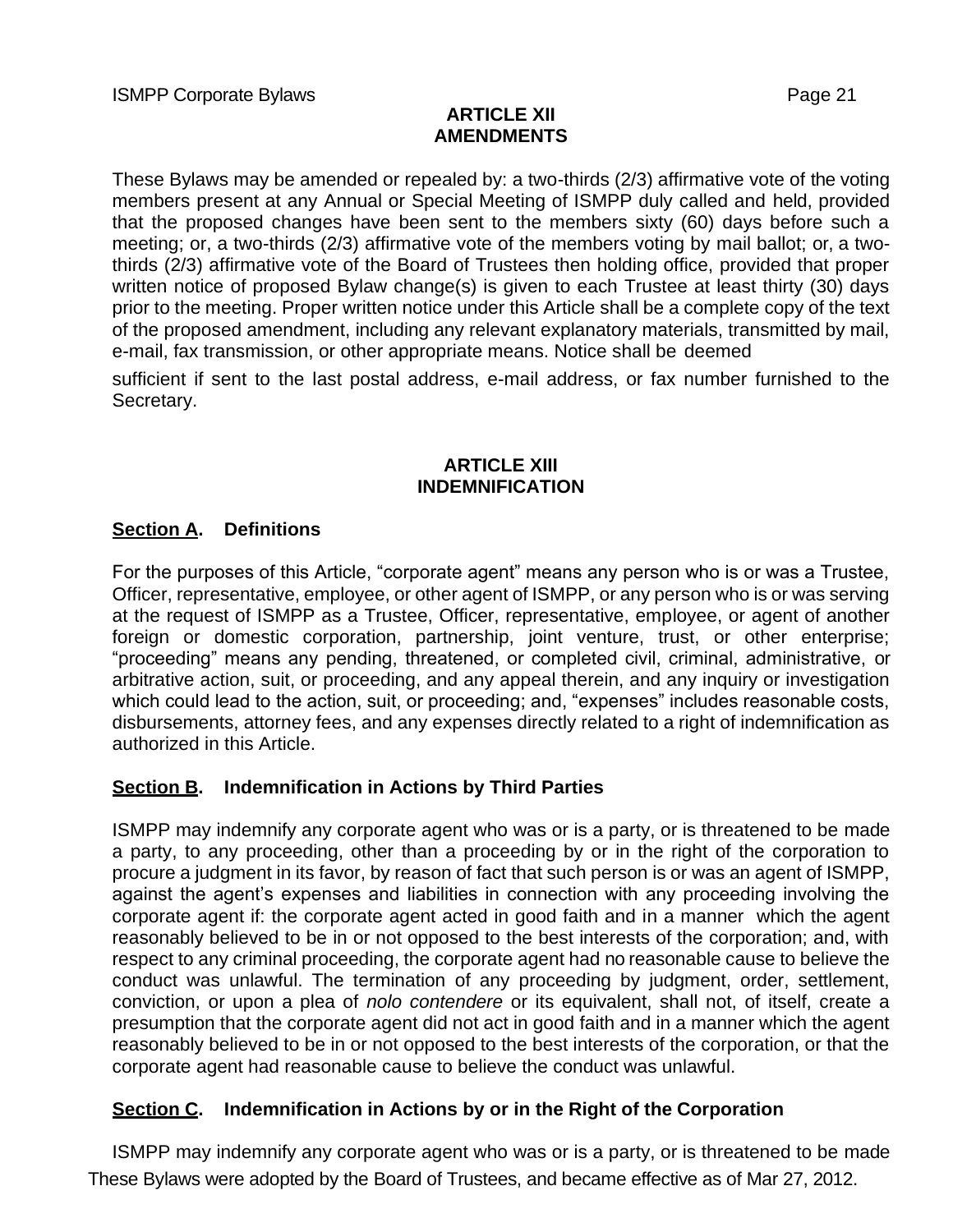a party, to any proceeding by or in the right of the corporation, to procure a judgment in its favor which involves the corporate agent by reason of being or having been the corporate agent, against the agent's expenses and liabilities in connection with any proceeding involving the corporate agent if the agent acted in good faith and in a manner which the agent reasonably believed to be in or not opposed to the best interests of the corporation. However, in the proceeding, no indemnification shall be provided in respect to any claim, issue, or matter as to which the corporate agent was liable for negligence or misconduct, unless and only to the extent that the Superior Court, or court in which the proceeding was brought, shall determine, upon application, that despite the adjudication of liability, but in view of all circumstances of the case, the corporate agent is fairly and reasonably entitled to indemnity, for those expenses as the Superior Court, or other court, shall deem proper.

# **Section D. Indemnification Against Expenses**

To the extent that a corporate agent has been successful on the merits or otherwise in any proceeding referred to in Sections B and C of this Article, above, or in defense of any claim, issue, or matter therein, the corporate agent shall be indemnified against expenses actually and reasonably incurred by the agent in connection therewith.

# **Section E. Required Determinations**

Except as provided in Section D of this Article, any indemnification under this Article, unless ordered by a court, shall be made by the corporation only as authorized in a specific case, upon a determination that indemnification is proper in the circumstances because the corporate agent has met the applicable standard of conduct set forth in Sections B and C of this Article. Unless otherwise provided in the Certificate of Incorporation or these Bylaws, the determination shall be made:

- 1. By the Board of Trustees or a committee thereof at a meeting at which a quorum of disinterested Trustees is present, acting by a majority vote of those disinterested Trustees;
- 2. If a quorum is not obtainable, or, even if obtainable and the quorum of the Board of Trustees or committee by a majority vote of the disinterested Trustees directs, by independent legal counsel, in a written opinion, the counsel to be designated by the Board of Trustees; or,
- 3. By the members, if a resolution of the Board of Trustees directs that the members determine that indemnification is proper in the circumstances.

# **Section F. Advance of Expenses**

Expenses incurred by a corporate agent in connection with a proceeding may be paid by the corporation in advance of the final disposition of the proceeding, if authorized in the manner provided in Section E above, upon receipt of an undertaking by or on behalf of the corporate agent to repay the amount unless it shall ultimately be determined that the agent is entitled to be indemnified as authorized in this Article.

# **Section G. Application for Indemnification**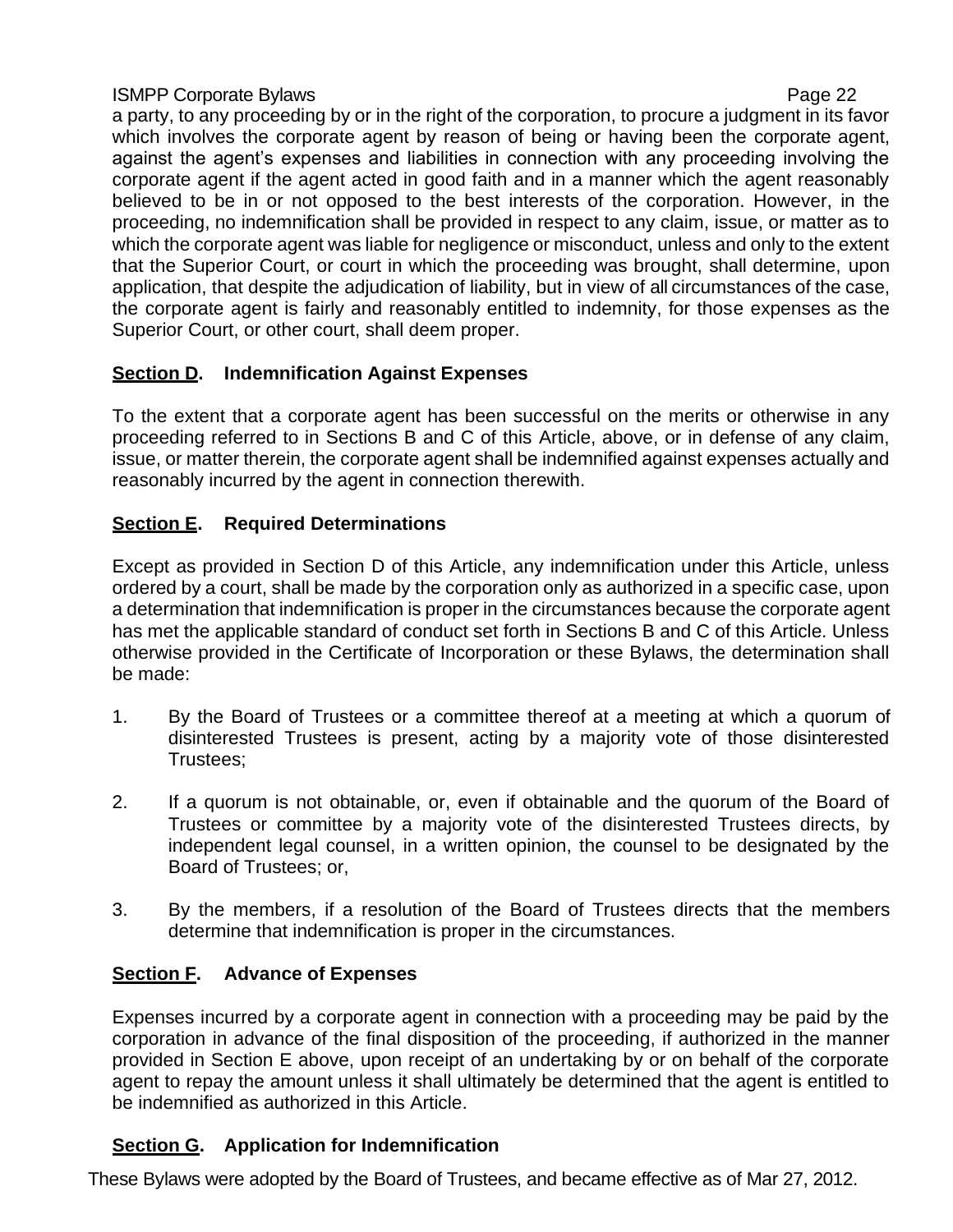If the corporation, upon application of a corporate agent, has failed or refused to provide indemnification pursuant to Sections B, C, D, and F of this Article, a corporate agent may apply to a court for an award of indemnification by the corporation. Application for indemnification may be made: in the civil action in which the expenses were or are to be incurred or other amounts were or are to be paid; or, to the Superior Court in a separate proceeding.

## **Section H. Other Indemnification**

The indemnification provided by this Article shall not exclude any other rights to which a corporate agent may be entitled under the Certificate of Incorporation, these Bylaws, a resolution of the Board, an agreement or otherwise.

## **Section I. Forms of Indemnification Not Permitted**

Except as required under Section D of this Article, no indemnification or advance by the corporation shall be made under this Article, and none shall be ordered by the court, if that action would be inconsistent with a provision of the Certificate of Incorporation, these Bylaws, a resolution of the Board or of the members, an agreement or other proper corporate action, in effect at the time of the accrual of the alleged cause of action asserted in the proceeding, which prohibits, limits, or otherwise conditions the exercise of indemnification powers of the corporation or the rights of indemnification to which a corporate agent may be entitled.

## **Section J. Personal Liability of Volunteer Trustees or Executive Officers**

To the fullest extent permitted by law, as now in effect or as may hereafter be amended, there shall be no monetary liability to a third party on the part of, and no cause of action for damages shall arise against, a volunteer Trustee or Officer of a nonprofit corporation, based upon any alleged failure to discharge the person's duties as a Trustee or Officer if: their duties are performed in good faith; and, with that degree of diligence, care, and skill which ordinarily prudent persons would exercise under similar circumstances in like positions.

## **Section K. Insurance**

ISMPP shall have the power to purchase and maintain insurance on behalf of any corporate agent against any expenses incurred in any proceeding and any liabilities asserted by reason of the agent's being or having been a corporate agent, whether or not the corporation would have the power to indemnify the agent against those expenses and liabilities under the provisions of this Article.

#### **ARTICLE XIV DISSOLUTION**

These Bylaws were adopted by the Board of Trustees, and became effective as of Mar 27, 2012. Upon the dissolution of ISMPP, in accordance with applicable federal, state, or other laws, the Board of Trustees shall adopt a dissolution plan, which shall include, where appropriate, provisions to implement the following: payment and discharge of all liabilities and obligations of the corporation; compliance with all relevant legal requirements concerning the Society's taxexempt and nonprofit status; return, transfer, or conveyance of all assets received or held by the corporation upon condition that the assets be returned, transferred or conveyed upon dissolution of the corporation; and, transfer or conveyance of all assets of the corporation to